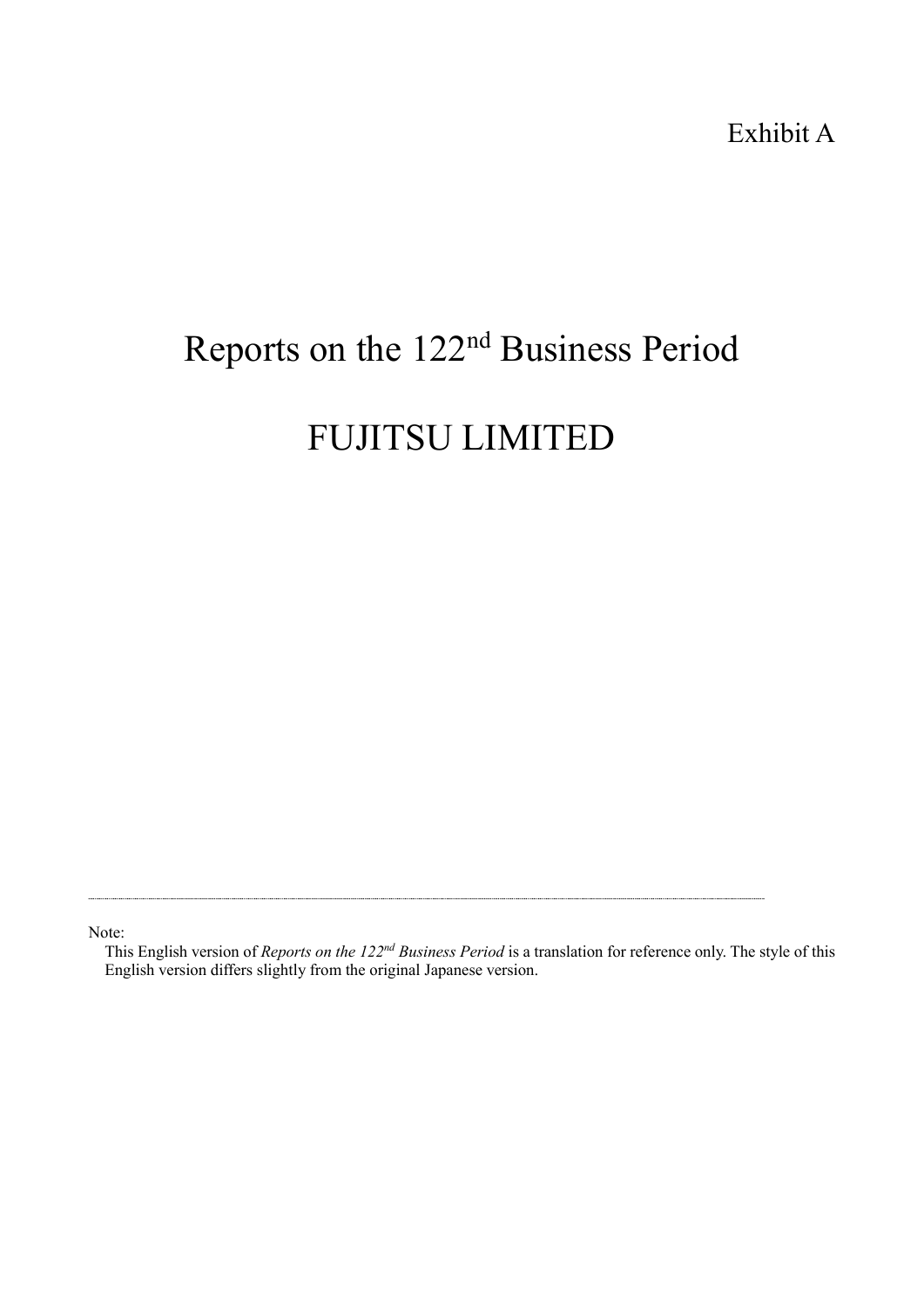# *To Our Shareholders*

We would like to sincerely thank you for your continued support. We would also like to express our heartfelt sympathy to those who have suffered from the infectious disease caused by the novel coronavirus, and to express our sincere respect and gratitude to medical personnel and others who are working hard to maintain social life.

We welcome the opportunity to present this report on our 122nd business period (covering fiscal year 2021, from April 1, 2021 to March 31, 2022).

The Company has defined its Purpose as "to make the world more sustainable by building trust in society through innovation" and all its business activities are carried out for the realization of this Purpose.

In October 2021, the Fujitsu Group announced a new business brand, Fujitsu Uvance, that the Group will focus on in order to grow while working with customers to solve social issues from the beginning so as to realize a sustainable world. Under this business brand, we will focus on businesses of seven Key Focus Areas to realize the Purpose, which consist of four cross-industry areas (Vertical Areas) to resolve social issues that society is expected to face in 2030, and three technology platforms (Horizontal Areas) to support these Vertical Areas. We will concentrate our management resources in these seven areas over the medium to long term to address both business transformation and the realization of a sustainable society.

Furthermore, for the Group's own DX, we have been promoting the Company-wide DX project "FUJITRA." We are working on internal reforms, which includes strengthening personnel and systems, such as the "One Fujitsu" program, which reformulates the processes and systems for realizing data driven management, and "Work Life Shift." In addition, in order to realize the Purpose, it is necessary to build relationships of trust with all the stakeholders involved in the Group, so we will strengthen our efforts in non-financial aspects as well.

Convinced that these initiatives will lead to further growth of the Fujitsu Group, we will continue to pursue them.

Regarding the financial performance in fiscal 2021, although operating profit decreased from fiscal 2020 due to special items such as the implementation of human resource initiatives to accelerate the transformation into a DX company, operating profit excluding special items increased from fiscal 2020. For details of our financial results, please refer to Page A-4 of this report.

Considering these financial results, the financial position, and the business environment from now on in, as announced in April 2021, we will pay an annual dividend of 220 yen for fiscal 2021. This is our sixth consecutive year of dividend increases, and a 20 yen increase from the annual dividend for fiscal 2020.

In fiscal 2022, we will continue to further promote creation of value offered to our customers and transformation of ourselves to realize the Purpose and to achieve our management direction. Moreover, under the Company's capital allocation policy, we will continue to pay a stable dividend while expanding the amount of shareholder returns by proactively conducting repurchases of treasury stock with an eye on our capital efficiency.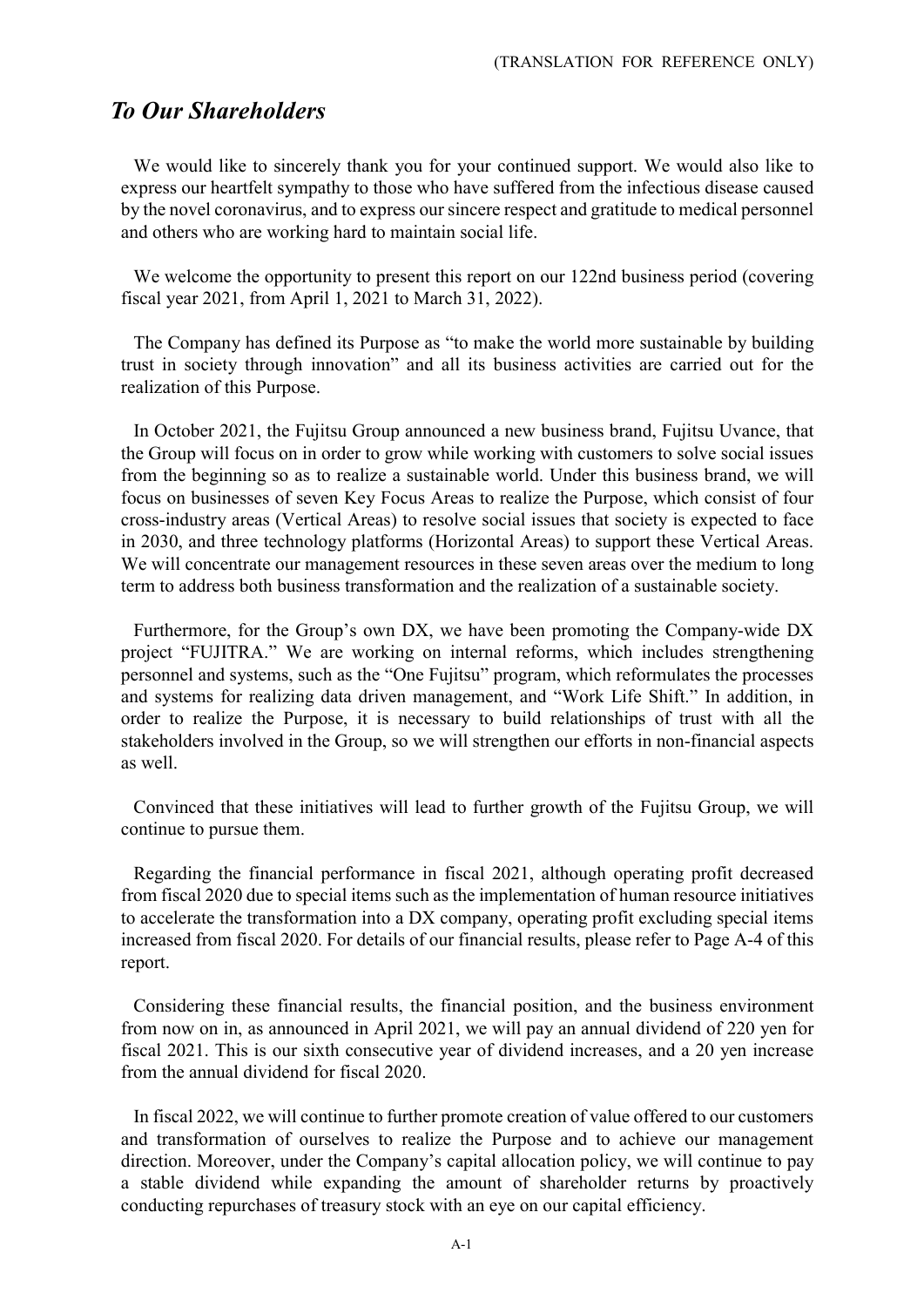We would like to ask for continued support and encouragement from all shareholders.

June 2022

Takahito Tokita, Representative Director and CEO

Notes:

- 1. Fujitsu Uvance: The name of our new business brand, which is a combination of the two words "Universal" and "Advance," which means "to move everything forward in a sustainable direction."
- 2. Company-wide DX project "FUJITRA" (Fujitsu Transformation): The project to reform business processes, organization and corporate culture in addition to products, services and business models with the aim of strengthening competitiveness in the digital era.
- 3. Work Life Shift: A new workstyle to deliver higher productivity than ever before and keep creating innovation even under the New Normal environment.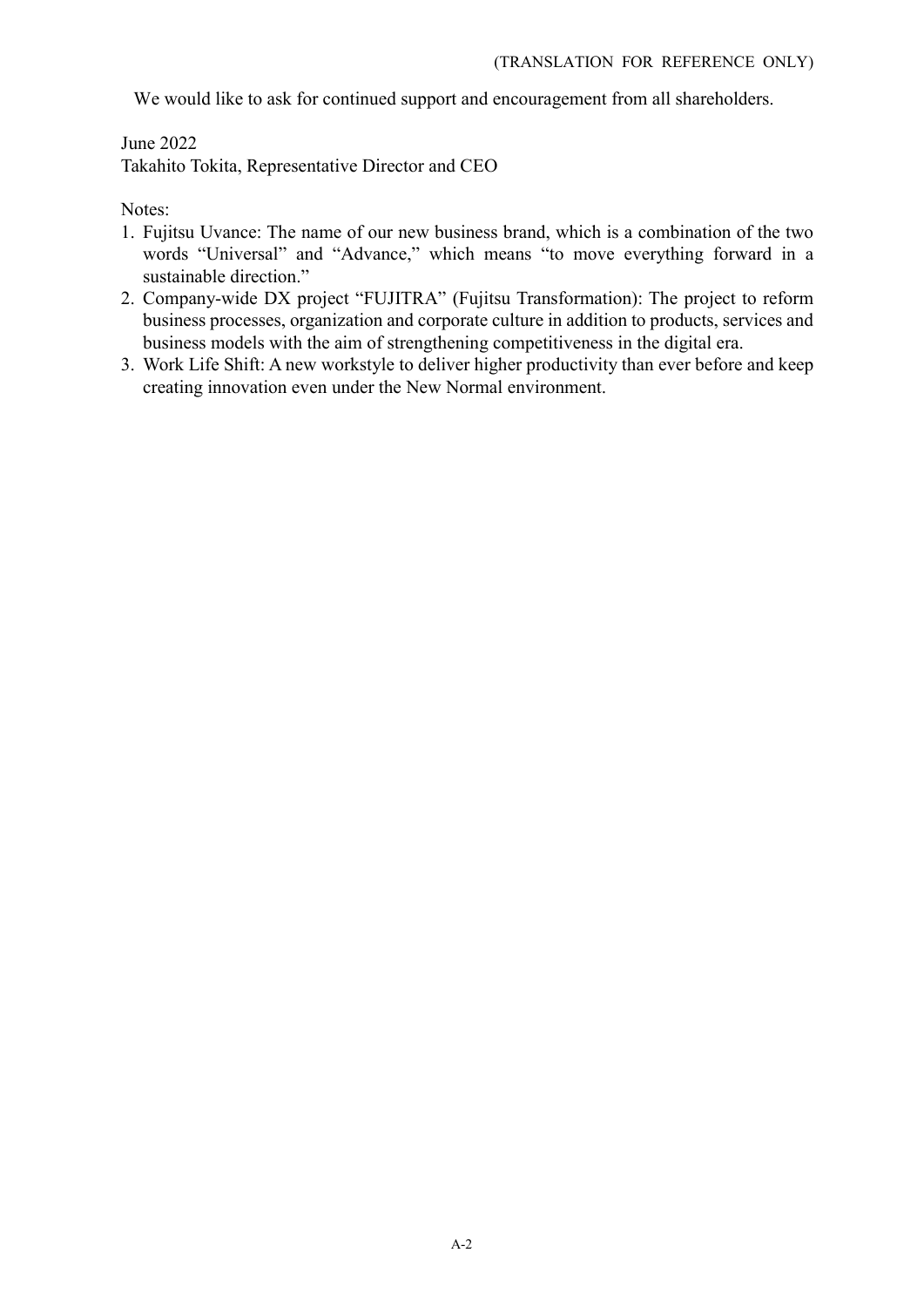# *Business Report*

### **1. Business Overview (April 1, 2021 to March 31, 2022)**

#### **(1) Major Businesses of the Fujitsu Group (As of March 31, 2022)**

Fujitsu Limited and its subsidiaries are engaged in providing total solutions in the ICT field, delivering various services as well as developing, manufacturing, selling, and maintaining the cutting-edge, high-performance, high-quality products and electronic devices that support these services. The main products and services of each segment are described below.

| Segment                     | Main products and services                                                                                                                                                                                                                                                                                                                                                                                                                                                                                                                                                         |  |
|-----------------------------|------------------------------------------------------------------------------------------------------------------------------------------------------------------------------------------------------------------------------------------------------------------------------------------------------------------------------------------------------------------------------------------------------------------------------------------------------------------------------------------------------------------------------------------------------------------------------------|--|
|                             | <b>Solutions/Services</b>                                                                                                                                                                                                                                                                                                                                                                                                                                                                                                                                                          |  |
| <b>Technology Solutions</b> | • Systems Integration<br>(System Implementation, Business Application Services, etc.)<br>$\bullet$ Consulting<br>• Outsourcing Services<br>(Data Center Services, ICT Managed Services, Application Managed<br>Services, Business Process Outsourcing, etc.)<br>Cloud Services (IaaS, PaaS, SaaS, etc.)<br>• Network Services<br>(Business networks, etc.)<br><b>System Support Services</b><br>(ICT System and Network Maintenance and Monitoring Services, etc.)<br>• Security Solutions<br>• Software (Middleware)<br><b>System Platforms</b><br>[System Products]<br>• Servers |  |
|                             | (Mainframe, UNIX Server, Mission Critical IA Server, PC Server, etc.)<br><b>Storage Systems</b><br>• Front-End Technology<br>(ATM, POS Systems, etc.)<br>• Software $(OS)$<br>• Automotive Control Units and In-Vehicle Information Systems<br>[Network Products]<br>• Network Management System                                                                                                                                                                                                                                                                                   |  |
|                             | • Optical Transmission System                                                                                                                                                                                                                                                                                                                                                                                                                                                                                                                                                      |  |
|                             | • Mobile Base Station                                                                                                                                                                                                                                                                                                                                                                                                                                                                                                                                                              |  |
| <b>Ubiquitous Solutions</b> | $\bullet$ PCs                                                                                                                                                                                                                                                                                                                                                                                                                                                                                                                                                                      |  |
| <b>Device Solutions</b>     | • Electronic Components (Semiconductor Package, Battery, etc.)                                                                                                                                                                                                                                                                                                                                                                                                                                                                                                                     |  |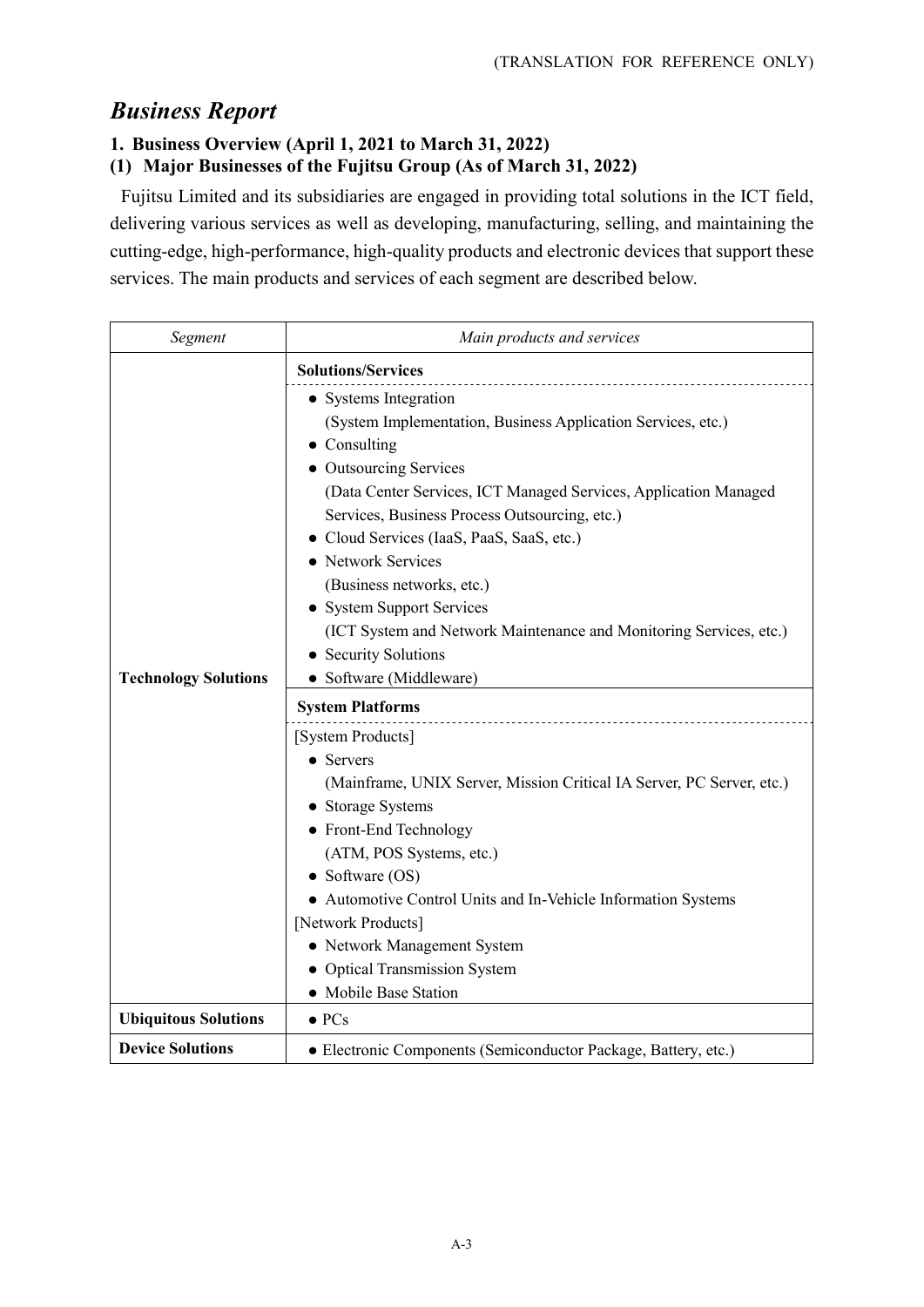# **(2) Trends and Results for the Consolidated Group**

#### **a) Overview**



Consolidated revenue for fiscal 2021 was 3,586.8 billion yen, down 0.1% from fiscal 2020. Sales of 5G base stations for North America and electronic components were strong, but the consolidated revenue was largely unchanged from fiscal 2020 due to the significant impact mainly on the Technology Solutions segment caused by component supply delays due to the semiconductor shortage and the rebound from telework demand in the Ubiquitous Solutions segment in fiscal 2020.

Operating profit for fiscal 2021 amounted to 219.2 billion yen, a decrease of 47.1 billion yen from fiscal 2020. The main reason for the decrease in operating profit was the appropriation of 65.0 billion yen in expenses related to human resource initiatives to accelerate our transformation into a DX company as one of the special items that are one-time gains or losses related to business restructuring in fiscal 2021.

On the other hand, operating profit excluding special items for fiscal 2021 was 275.6 billion yen, an increase of 28.2 billion yen from fiscal 2020. Despite an impact of growth investments in the development of solutions and services that can be offered globally and enhancement of Japan Global Gateway, as well as an impact of a decrease in revenue due to component supply delays, higher sales of 5G base stations for North America and electronic components as well as improved profitability and improved cost efficiency due to work reforms contributed to the increase in the operating profit excluding special items.

Net financial income for fiscal 2021, consisting of financial income, financial expenses, and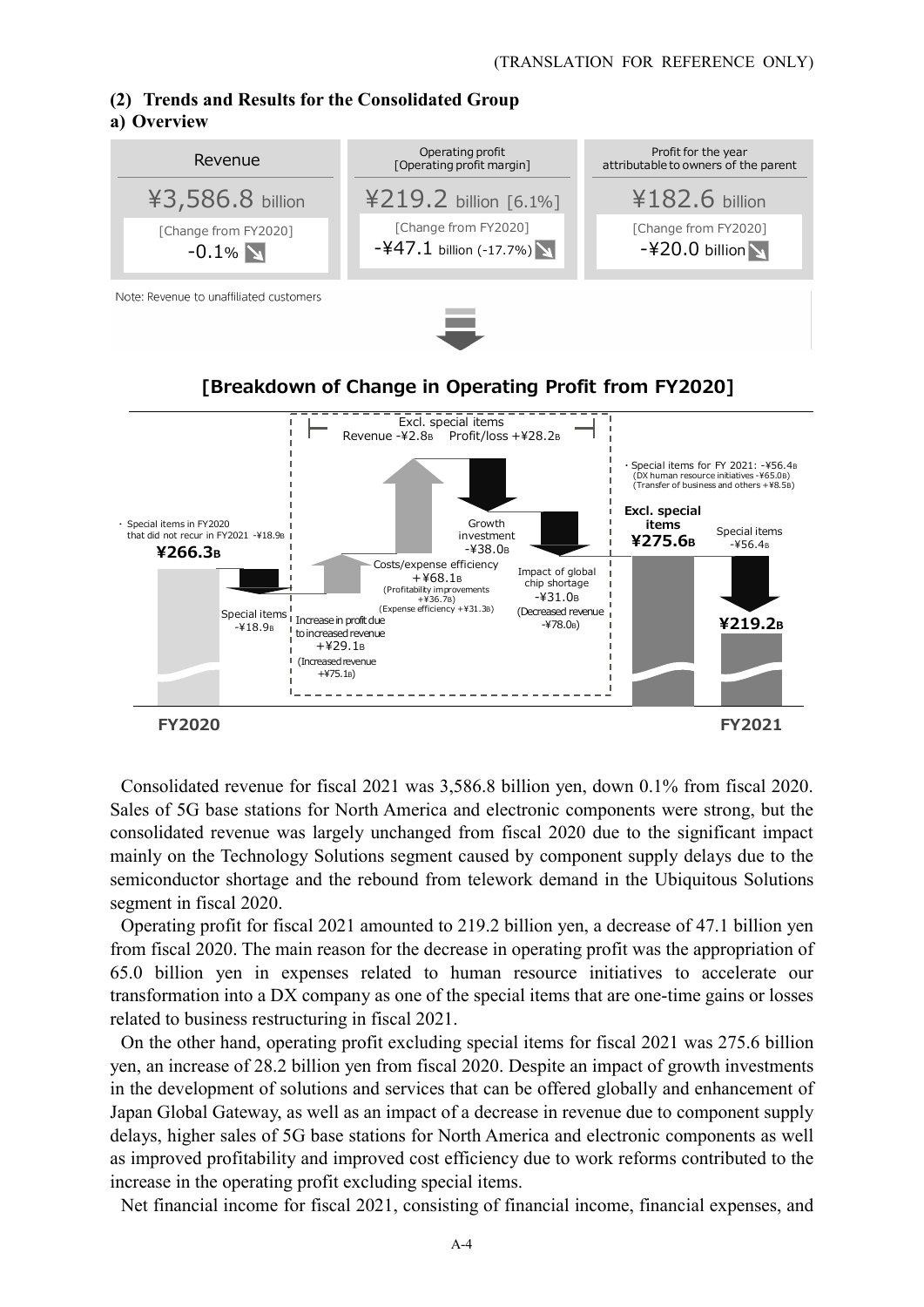#### (TRANSLATION FOR REFERENCE ONLY)

income from investments accounted for using the equity method, net, was 20.7 billion yen, a decrease of 4.7 billion yen from fiscal 2020. The decrease in net financial income was due to the absence of gains related to the listing of QD Laser Inc. recorded in fiscal 2020 and the impact of higher costs associated with surging component prices at several affiliated companies.

As a result, profit before income taxes for fiscal 2021 was 239.9 billion yen, a decrease of 51.8 billion yen from fiscal 2020.

Profit for the year attributable to owners of the parent was 182.6 billion yen, down 20.0 billion yen from fiscal 2020.

Note:

Japan Global Gateway: A near-shore center that organizes and standardizes Japan's unique business practices and needs for offshore development.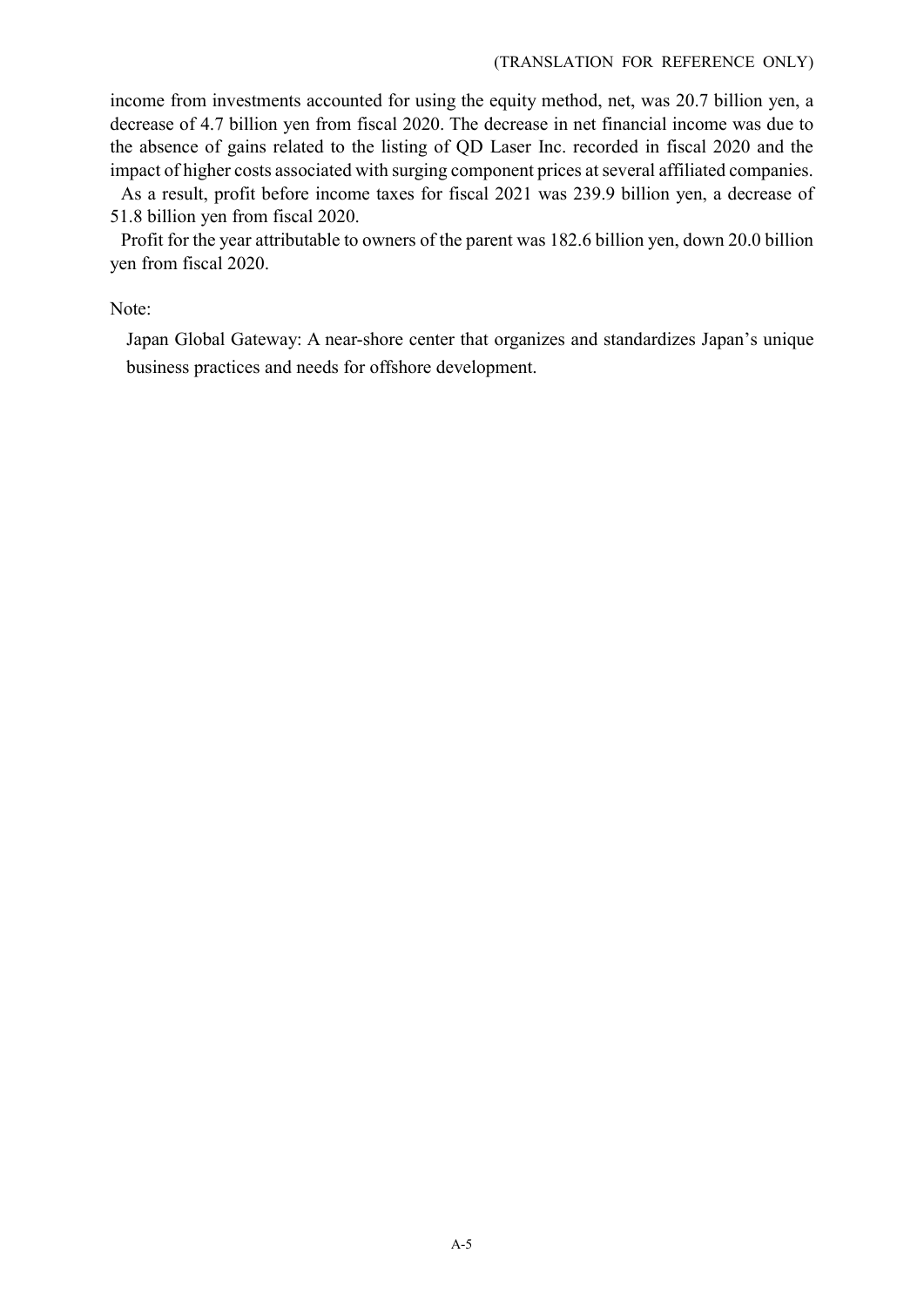#### Revenue (Billion yen) Operating profit (Billion yen) -O-Operating profit margin (%) FY 2019 FY 2020 FY 2021 (Current 3.284.3 period) 3,056.3 3.087.7 Breakdown of Revenue Solutions/Services 2,040.0 1,883.6 1,840.5 191.8 193.2 135.0 System Platforms 614.2 633.7 617.5  $.8%$ 4.4%  $\mathbf C$ International Regions Excluding Japan 766.3 723.7 729.3 Common (136.3) (153.3) (131.0) FY 2019 FY 2020 FY 2021 Breakdown of Operating Profit Solutions/Services 185.8 190.7 188.7 System Platforms 25.0 38.8 56.6 International Regions Excluding Japan 3.8 11.6 23.9 Common (22.9) (47.8) (134.4)

#### **b) Overview by Business Segment Technology Solutions**

To achieve transformation from an IT company to a DX company, the Company's basic policy is to grow the digital field (For Growth) while at the same time expanding revenue in the existing IT market (For Stability), such as conventional mission-critical systems, on foundation of the robust customer base.

Revenue in the Technology Solutions segment in fiscal 2021 amounted to 3,056.3 billion yen, a decrease of 1.0% year on year. Revenue in Japan decreased 4.8% year on year, while revenue outside Japan increased 8.8% year on year.

In the Solutions/Services sub-segment, system development and other services performed well, but overall revenue from the Solutions/Services sub-segment declined due to component supply delays caused by the semiconductor shortage, as well as sluggish sales in the hardwarebased business.

In the System Platforms sub-segment, our network business focusing on 5G base stations for North America improved significantly, but overall revenue from the System Platforms subsegment declined due to the impact of component supply delays and the rebound from fiscal 2020 when the supercomputer "Fugaku" was shipped.

Revenue from the International Regions Excluding Japan sub-segment increased due to the continuous orders for renewal of core systems of government agencies in the U.K., as well as growth in the service business in North America, and the effect of yen depreciation on foreign exchange rates.

The segment posted an operating profit of 135.0 billion yen, a decrease of 58.2 billion yen from fiscal 2020. Although we tried to improve cost efficiency, including reducing the burden of business model transformation costs associated with the restructuring of domestic plants in the System Platforms sub-segment in fiscal 2020, and also improve profits and service profitability in International Regions Excluding Japan sub-segment, operating profit dropped due to the aggressive expansion of investments for growth, the impact of component supply delays and other factors, as well as expenses related to our DX human resource initiatives.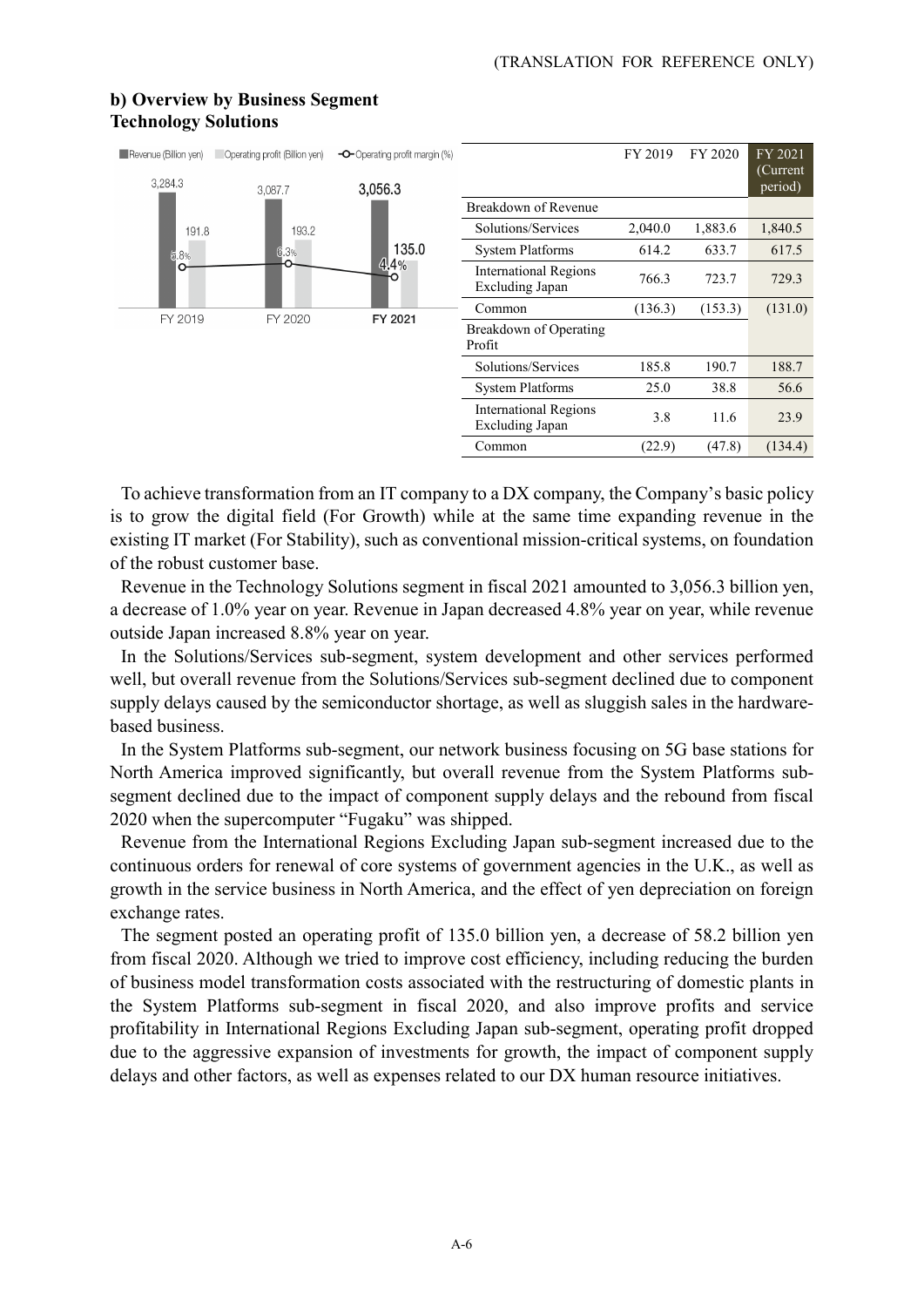#### **Ubiquitous Solutions**



Revenue in the Ubiquitous Solutions segment in fiscal 2021 was 237.1 billion yen, down 25.7% year on year. Revenue in Japan decreased 38.0% year on year, while revenue outside Japan decreased 2.3% year on year. Revenue declined significantly in reaction to the previous fiscal year's special demand for PCs to accommodate teleworking and special demand for GIGA school business discussions.

Operating profit amounted to 5.8 billion yen, a decrease of 37.3 billion yen from fiscal 2020. The decrease was attributable to the large reactionary effect from the gain on the transfer of the cell phone distribution business in the previous fiscal year.

#### **Device Solutions**

 $-1.1%$ 

FY 2019

 $(3.2)$ 



FY 2020

Revenue in the Device Solutions segment in fiscal 2021 amounted to 375.9 billion yen, up 27.9% year on year. In conjunction with the rising demand for semiconductors, sales of electronic components improved.

FY 2021

Operating profit amounted to 78.3 billion yen, an increase of 48.5 billion yen from fiscal 2020. In addition to positive conditions in the global semiconductor market, profitability improved significantly due to improved operations, resulting in a significant increase in the operating profit.

*Notes:* 

*2. Segment information was changed in the first quarter of the current fiscal year. Revenue and operating profit for fiscal 2019 and fiscal 2020 are stated by reclassifying as segment information after the change.* 

*<sup>1.</sup> Revenue in each segment includes intersegment revenue.*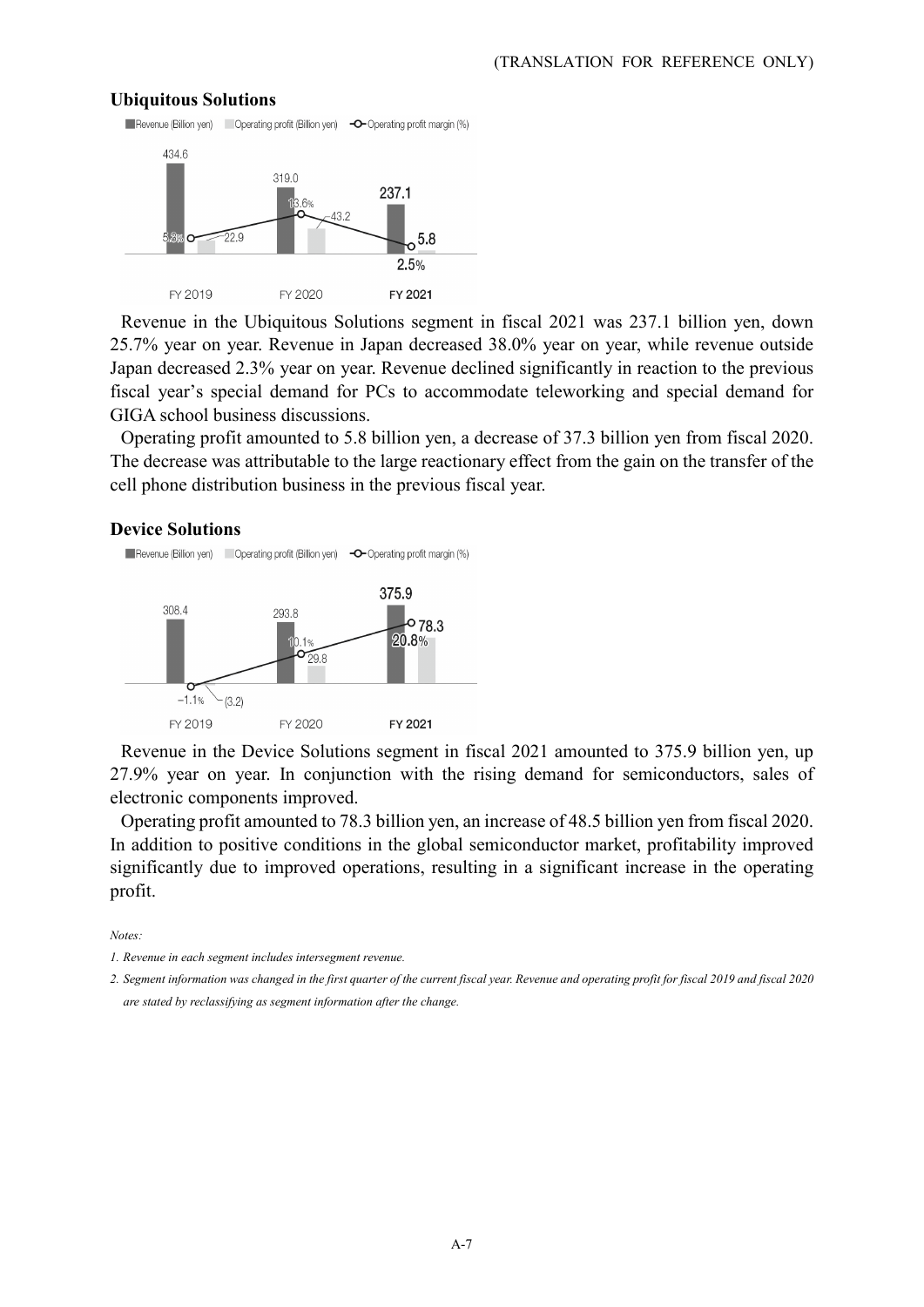|                                                                |                    |                    |                    | Button yen, except micre stated        |
|----------------------------------------------------------------|--------------------|--------------------|--------------------|----------------------------------------|
| <b>Section</b>                                                 | FY 2018<br>(119th) | FY 2019<br>(120th) | FY 2020<br>(121st) | FY 2021<br>(Current<br><i>period</i> ) |
| Revenue                                                        | ¥3,952.4           | ¥3,857.7           | ¥3,589.7           | ¥3,586.8                               |
| Japan                                                          | 2,517.0            | 2,629.2            | 2,417.6            | 2,269.8                                |
| Outside Japan                                                  | 1,435.4            | 1,228.5            | 1,172.0            | 1,316.9                                |
| Ratio of Revenue Outside Japan [%]                             | [36.3]             | [31.8]             | [32.7]             | $[36.7]$                               |
| <b>Operating Profit</b>                                        | 130.2              | 211.4              | 266.3              | 219.2                                  |
| Operating Profit Margin [%]                                    | $[3.3]$            | $[5.5]$            | $[7.4]$            | $[6.1]$                                |
| Profit for the Year Attributable to Owners of<br>the Parent    | 104.5              | 160.0              | 202.7              | 182.6                                  |
| Basic Earnings per Share [yen]                                 | 512.50             | 791.20             | 1,013.78           | 924.21                                 |
| <b>Total Assets</b>                                            | 3,104.8            | 3,187.4            | 3,190.2            | 3,331.8                                |
| Equity Attributable to Owners of the Parent                    | 1,132.0            | 1,240.9            | 1,450.1            | 1,590.7                                |
| Equity Attributable to Owners of the Parent<br>Ratio $[\%]$    | [36.5]             | [38.9]             | [45.5]             | [47.7]                                 |
| Equity per Share Attributable to Owners of<br>the Parent [yen] | 5,585.35           | 6,197.11           | 7,287.15           | 8,094.70                               |
| Free Cash Flow                                                 | 103.5              | 233.0              | 236.3              | 189.0                                  |

#### **(3) Consolidated Asset and Profit (Loss) Situation for the Most Recent Four Fiscal Years**  *Billion yen, except where stated*

*Notes:*

1. Pursuant to Article 120, paragraph (1) of the Regulation on Corporate Accounting, the Company prepares consolidated financial statements in accordance with the International Financial Reporting Standards (IFRS).

2. Free cash flow: Total of cash flows from operating and investing activities

3. On October 1, 2018, the Company conducted consolidation of shares of common stock at a rate of one share for every ten shares. Basic Earnings per Share and Equity per Share Attributable to Owners of the Parent have been calculated on the basis that share consolidation had been conducted at the beginning of the 119th fiscal term.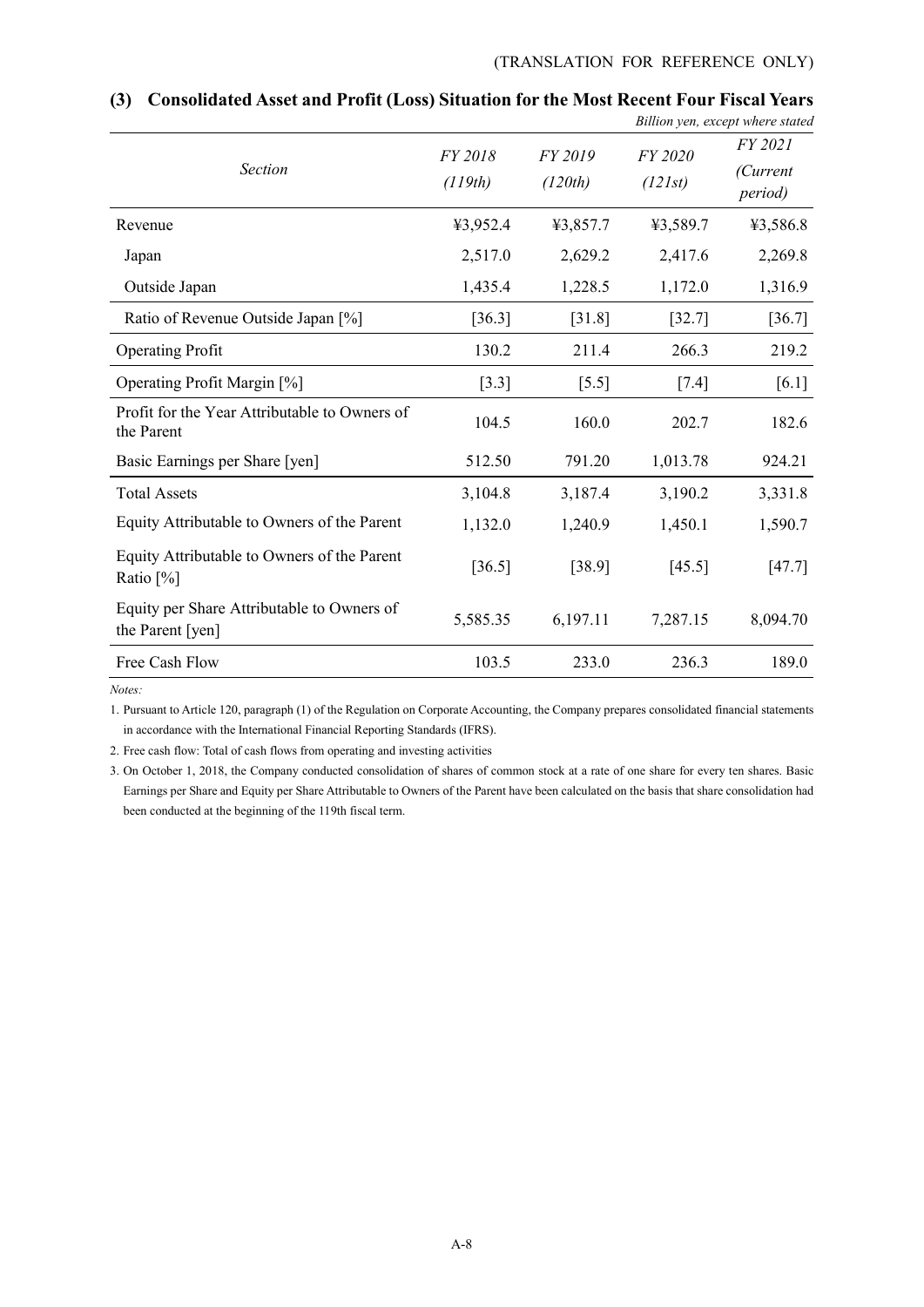#### **(4) The Fujitsu Group**

The positioning of, and relationship between, Fujitsu Limited and its principal consolidated subsidiaries and affiliates (as of March 31, 2022) are shown below.



#### (Equity method affiliates)

FUJITSU GENERAL LIMITED 44.08%, FUJITSU LEASING Co., Ltd. 20.00%, Socionext Inc. 40.00%, FUJITSU CLIENT COMPUTING LIMITED 44.00%, FUJITSU COMPONENT LIMITED 25.00%, etc.

*Notes:* 

- 1. Percentages are percentages of voting rights and figures in parentheses are indirect shareholdings, which are included in the percentages of voting rights.
- 2. FUJITSU CLIENT COMPUTING LIMITED delivers parts of personal computers for enterprises it develops and manufactures to the Company.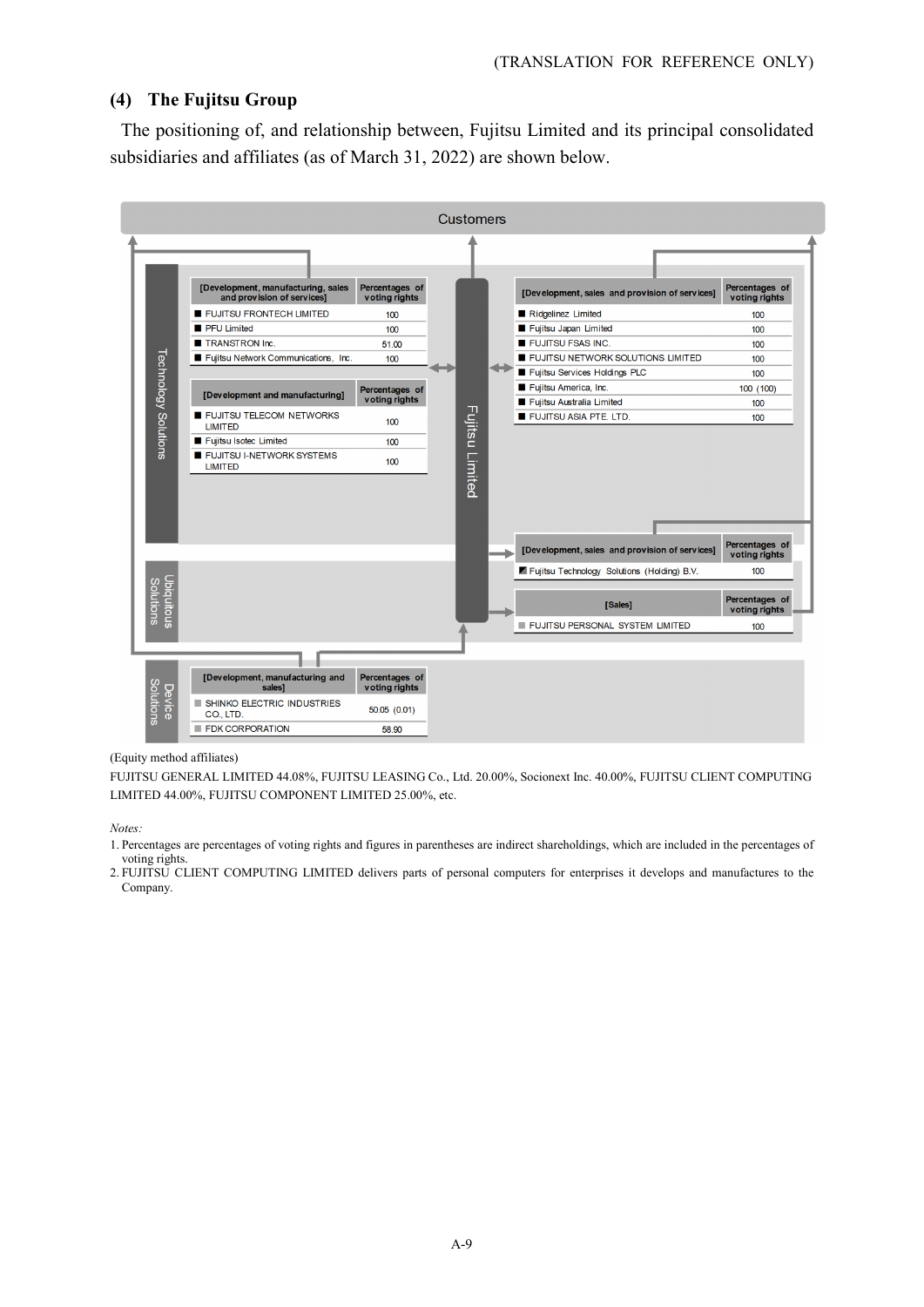#### **(5) Significant Realignment**

- 1) On April 1, 2021, the solution business and service and product related business of the Company for second-tier, medium-sized and small companies in the private sector, local governments, medical and educational institutions, local agriculture, forestry and fisheries organizations, and local media, were merged with Fujitsu Japan Limited.
- 2) On April 1, 2021, the Company absorbed and merged with FUJITSU LABORATORIES LTD., FUJITSU BROAD SOLUTION & CONSULTING Inc., FUJITSU SOCIAL SCIENCE LABORATORY LIMITED, FUJITSU SOFTWARE TECHNOLOGIES LIMITED, FUJITSU ADVANCED ENGINEERING LIMITED, Fujitsu Public Solutions Limited, Fujitsu Applications, Ltd., Fujitsu Systems Web Technology Limited, FUJITSU KYUSHU SYSTEMS LIMITED, FUJITSU HOKURIKU SYSTEMS LIMITED, Fujitsu Systems Applications & Support Limited, and OKINAWA FUJITSU SYSTEMS ENGINEERING LIMITED.
- 3) As of April 1, 2021, FUJITSU CONNECTED TECHNOLOGIES LIMITED is no longer an equity method affiliate, following the transfer of its shares from the Company to a group company of Polaris Capital Group Co., Ltd. FUJITSU CONNECTED TECHNOLOGIES LIMITED changed its trade name to FCNT LIMITED on the same date.

#### **(6) Capital Expenditures**

Capital expenditures in fiscal 2021 totaled 88.9 billion yen, an increase of 1.6% compared with fiscal 2020.

In the Technology Solutions segment, capital expenditures amounted to 46.4 billion yen, primarily for equipment related to the service business and the establishment of new offices and renovation associated with Borderless Office, an initiative we promote to review the usage of offices. In the Device Solutions segment, capital expenditures amounted to 42.5 billion yen, mainly for production equipment for electronic components at SHINKO ELECTRIC INDUSTRIES CO., LTD.

#### **(7) Capital Procurement**

During fiscal 2021, the Company did not engage in capital procurement by means of issuance of shares or bonds.

#### **(8) Principal Lenders (As of March 31, 2022)**

| Lender                              | Loan amount<br>(million yen) |
|-------------------------------------|------------------------------|
| MUFG Bank, Ltd.                     | 40,454                       |
| Mizuho Bank, Ltd.                   | 23,142                       |
| Sumitomo Mitsui Banking Corporation | 16,564                       |
| The Hachijuni Bank, Ltd.            | 11,000                       |
| Sumitomo Mitsui Trust Bank, Limited | 1.846                        |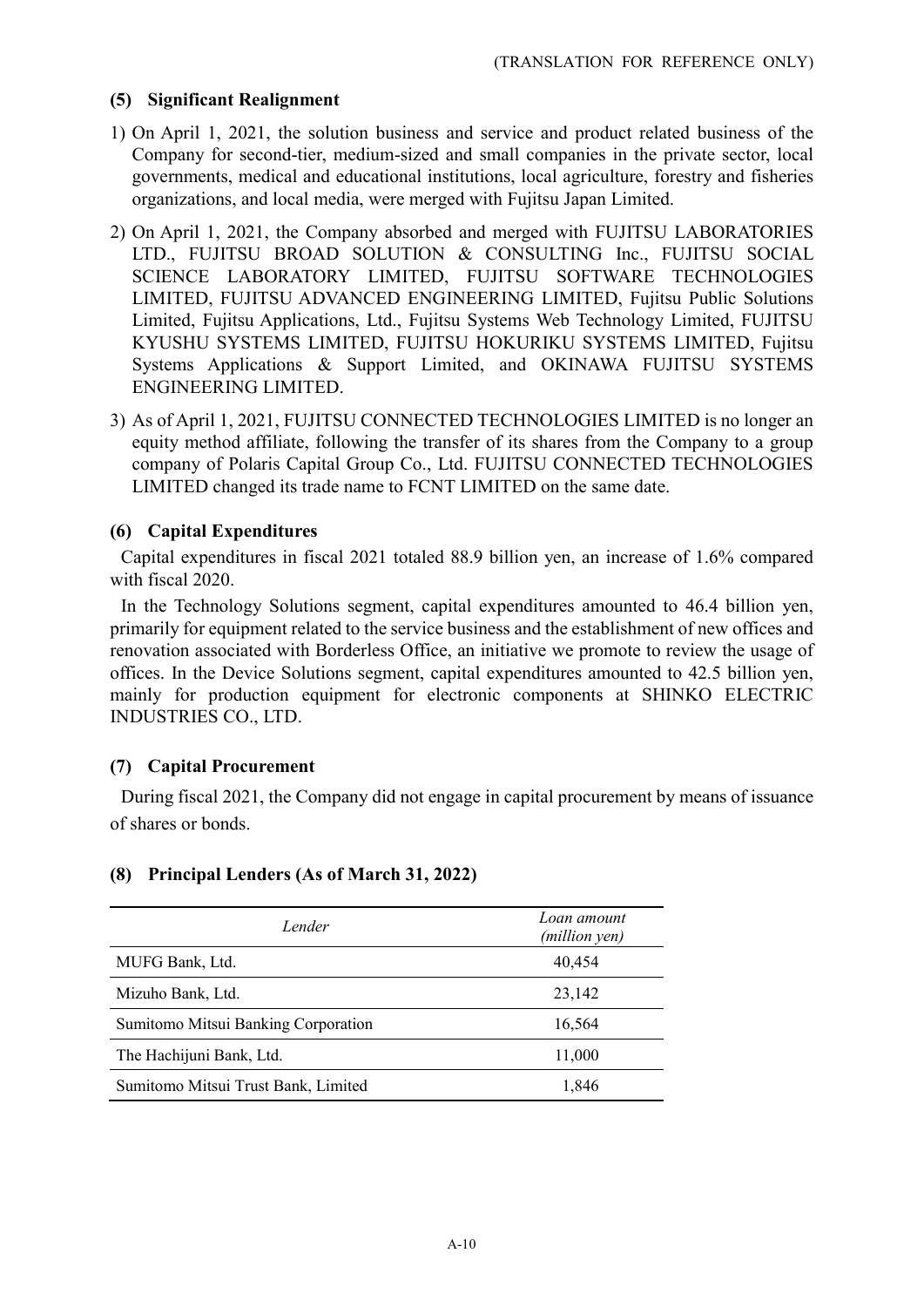#### **(9) Key Challenges Ahead**

The Fujitsu Group has defined its Purpose as "to make the world more sustainable by building trust in society through innovation." All of our business activities are undertaken to realize this Purpose, and to this end, the Fujitsu Group strives for sound profit and growth, while continually enhancing its corporate value.

#### **[Market Environment]**

Regarding the market environment in which the Fujitsu Group operates, the existing IT market, such as conventional mission-critical systems, is expected to shrink at a moderate pace. On the other hand, replacement of legacy systems and spending on modernization are predicted to solidly increase. Moreover, spending on digitization such as the use of AI and data etc. is expected to further expand in future in order to respond to changes in social systems and lifestyles caused by the spread of COVID-19, in addition to market demand.

In these circumstances, spearheading digital transformation (DX) of companies, demand for which is rising, the Fujitsu Group aims to transform itself into a company that contributes to resolution of social issues. To this end, the Fujitsu Group formulated a Management Direction through discussion at the Board of Directors Meetings, the Independent Directors & Auditors Council, and other opportunities and announced it in July 2020 assuming FY2022 as the final year.

#### **[Outline of the Management Direction]**

The Group is committed to "value creation" and "self-transformation" to achieve its management direction.

Under "Value Creation," we will designate business areas that contribute to the transformation and growth of our clients' businesses as "For Growth" and position these as growth areas to expand both our scale and profitability. The conventional IT field is defined as a business area "For Stability," which contributes to the stable operation of customer IT platforms and quality improvement. In this area, the Fujitsu Group aims to raise profitability through further improved efficiency.

The Fujitsu Group will implement the following measures "Value Creation."

As part of the restructuring of our global business strategy, we will select priority accounts and expand our offerings in line with a common global portfolio, and further promote collaboration among regions and between each business group and region. For the Global Delivery Centers located in eight countries around the world, we will review our service model by promoting standardization and optimization of our service delivery throughout the world, while strengthening our cost competitiveness by improving efficiency.

To strengthen our problem-solving capabilities in Japan, we will strengthen our structure in order to contribute to digitalization and the resolution of social issues in Japan. Launched in October 2020, Fujitsu Japan Limited began full-scale operations on April 1, 2021 with a staff strength of 11,000. We will conduct activities that are tailored to the characteristics of each area while leveraging our strengths, such as the know-how and resources that we have accumulated over many years in the Japanese market, having shouldered the digitization efforts of customers in various industries and regions.

In order to realize the wellbeing of people, the Future Society & Technology Unit, which designs the society of the future, forms the ecosystem necessary for its implementation, and develops cutting-edge technologies, started up with a structure of approximately 350 people on April 1, 2021, and is already working on new initiatives that utilize digital technology with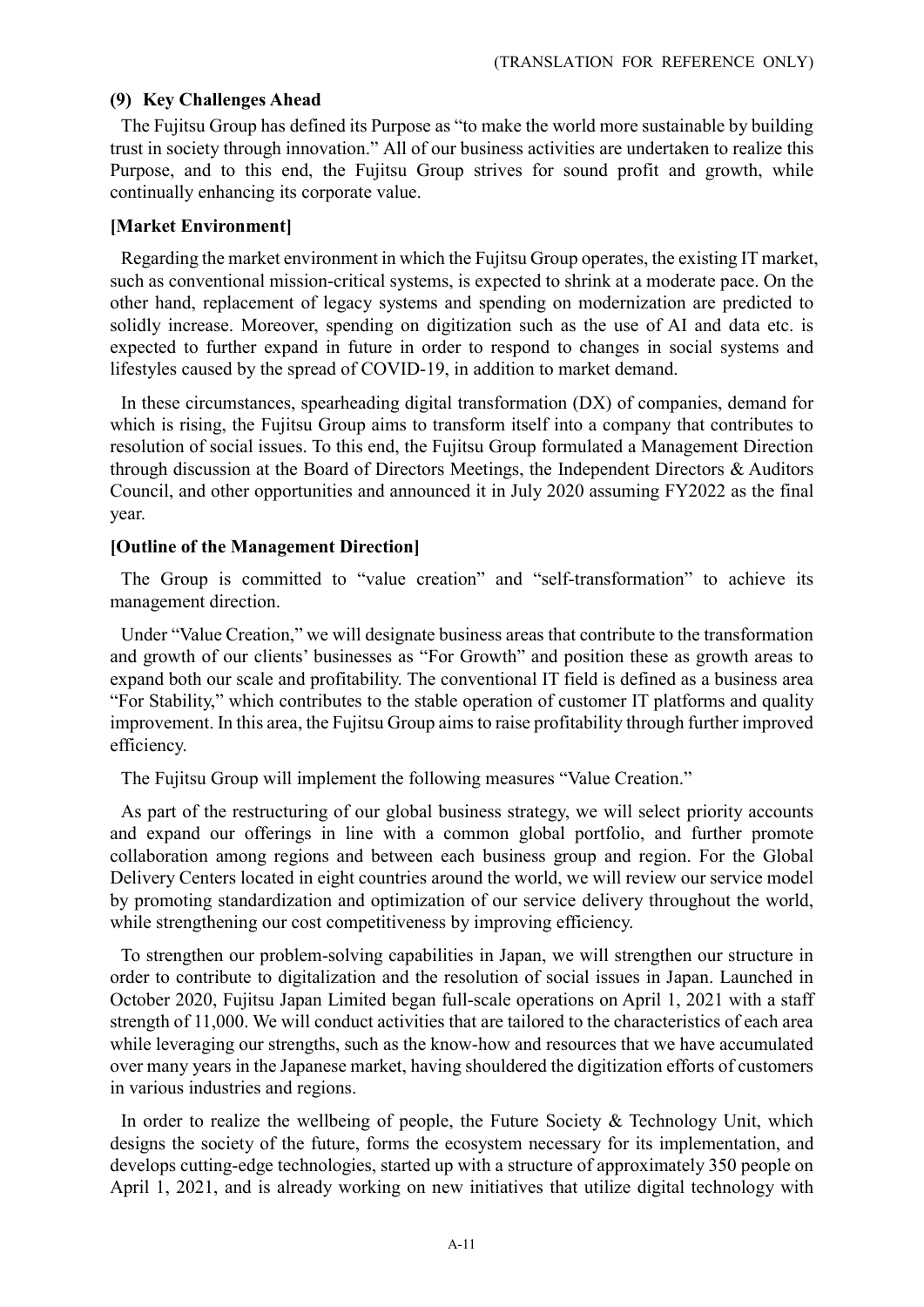some local governments. We will apply the knowledge we have gained from our efforts in Japan to our global operations.

We will also continue our efforts to further stabilize our customers' businesses.

The entire Group will strengthen its solution and service delivery capabilities in order to improve productivity and profitability. The Group is expanding collaboration between Japan Global Gateway, which organizes Japan's unique business practices and needs for offshore development, and the Global Delivery Center. We will improve quality and productivity through thorough in-house production, skill development, and standardization.

By consolidating the strengths dispersed among the group companies and executing a speedy reorganization to strengthen the group's overall capabilities, we will curb duplicate investments and reduce costs. In April 2021, 11 of the domestic group companies specializing in system integration were merged with Fujitsu Limited and 4 with Fujitsu Japan Limited. A reorganization will be carried out to consolidate the delivery capabilities possessed by each company into Japan Global Gateway and so on.

With regard to the strengthening of quality management and risk management, the Company completed company-wide inspections in the project for implementing company-wide inspections for prevent critical system faults. The Company will continue work on the stable operation and quality improvement of the IT infrastructure of its customers toward the further stabilization of their businesses.

In addition, in order to restructure capabilities related to information management and information security, we appointed a full-time CISO and established an Information Security Division on October 1, 2021. We will strengthen our information management rules and regulations to ensure that they are strictly enforced, including the way audits are conducted.

With the aim of becoming the best DX partner for our customers, we will promote the development of business producers to lead DX by empathizing with our customers and uncovering their latent needs with design thinking as a way to strengthen the front office. Approximately 8,000 people within Japan have already completed the training program course.

Under the DX theme, we are also promoting co-creation with customers and companies having a variety of different strengths. A new company was established with the purpose of developing drugs for the treatment of novel coronavirus infections, and a new company was established to provide cloud services to realize DX in the manufacturing industry. Started in April 2020, Ridgelinez Limited will promote its own proprietary DX business and HR system etc., which are different from ours. We have already provided consulting services to approximately 300 clients across diverse sectors to help them realize DX.

In October 2021, the Fujitsu Group announced a new business brand, Fujitsu Uvance, which defines seven priority areas that the Group will focus on in order to grow while working with customers to solve social issues from the beginning in order to realize the Purpose. Regarding issues and demands that ought to be addressed in order to realize a sustainable world where no one will be left behind in 2030, we will view the entire society as cross-industry "Vertical Areas," and focus on the four areas of "Sustainable Manufacturing," "Consumer Experience," "Healthy Living," and "Trusted Society" first. We will develop technologies and solutions to support the DX of our customers as "Horizontal Areas," and focus our efforts on the three areas of "Digital Shift," "Business Application," and "Hybrid IT." We will concentrate our management resources in these seven areas over the medium to long term.

On the other hand, in order to become a DX partner of its customers as part of its "own transformation," the Group is implementing internal reforms to accelerate DX of the Fujitsu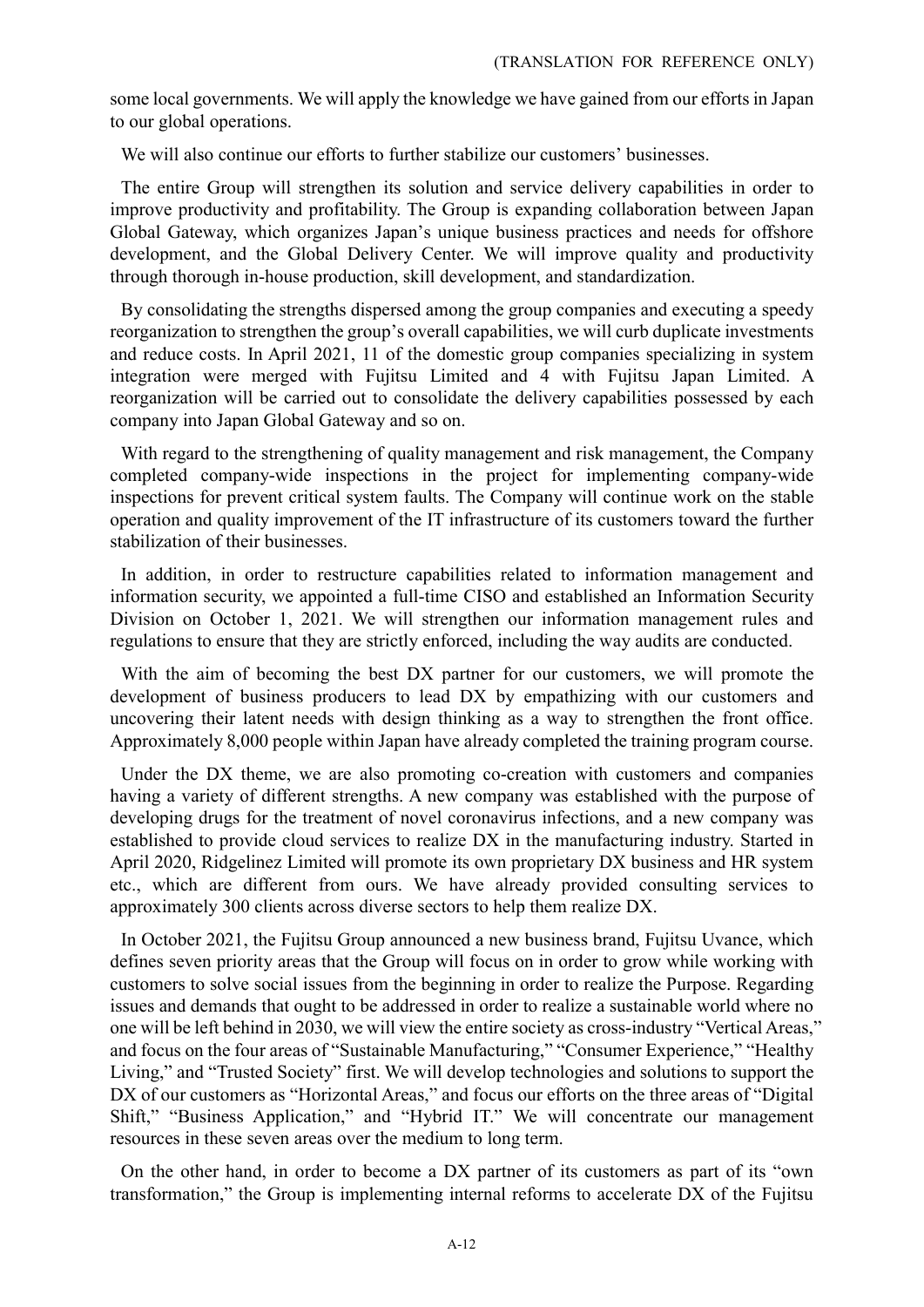Group itself, including the upgrading of human resources and structure.

In order to realize data-driven management with speedy management decision-making based on data, we have been upgrading our processes and systems, and promoting the "One Fujitsu" program to promote this laterally across the entire Company. In addition, we are promoting transformation of our corporate culture and even the mindset of our employees, focusing on the Company-wide DX project named "FUJITRA." We are promoting "Work Life Shift," a new HR system and office environment, to foster a work style and mindset appropriate for DX corporations. Based on the knowledge that we have gained through our own efforts, we have also started helping our clients to reform the way they work.

To execute these initiatives, the Company will actively make necessary investments. In addition to external investments including the development of services and offerings and M&A as well as strategic investments for the expansion of the DX business in the future, the Company will also invest in the recruitment of sophisticated talent and in the strengthening of internal human resources and systems.

The Company will also strengthen its non-financial initiatives. To realize the Purpose set out by the Fujitsu Group, it is essential for the Group itself to achieve sustainable growth for the Fujitsu Group. To that end, the Group needs to build relationships of trust with all the stakeholders surrounding the Group. From this viewpoint, the Company has set non-financial indicators such as "net promoter score" as an indicator of its trust from customers, and "employee engagement" as an indicator of its bond with its employees. In addition, the Company objectively measures progress in transforming its organization and culture using the Ministry of Economy, Trade and Industry of Japan's "DX Promotion Indices," and works toward continual improvements.

As for the financial management targets, the Fujitsu Group aims to achieve revenue of 3.2 trillion yen and operating profit margin of 10% on the consolidated financial results of Technology Solutions for fiscal 2022.

With regard to the spread of COVID-19, the Company is shifting to new workstyles, primarily remote work, as quickly as possible, and expanding them globally. Although delayed recovery has been seen in some markets, the Company is focusing on growth markets where demand for DX is high. Furthermore, with regard to the recent situation in Ukraine, the Company is gradually transferring services provided by its business office in Russia to other business offices in order to continue to stably provide services to customers, and is making donations to the Office of the United Nations High Commissioner for Refugees as well as carrying out volunteer activities through employees. Leveraging its digital technologies as well as our experience in a wide variety of industries and knowledge of a wide variety of business operations cultivated over the years, the Fujitsu Group will contribute to creating a safe and convenient society while continuing to make swift decisions in response to the situation.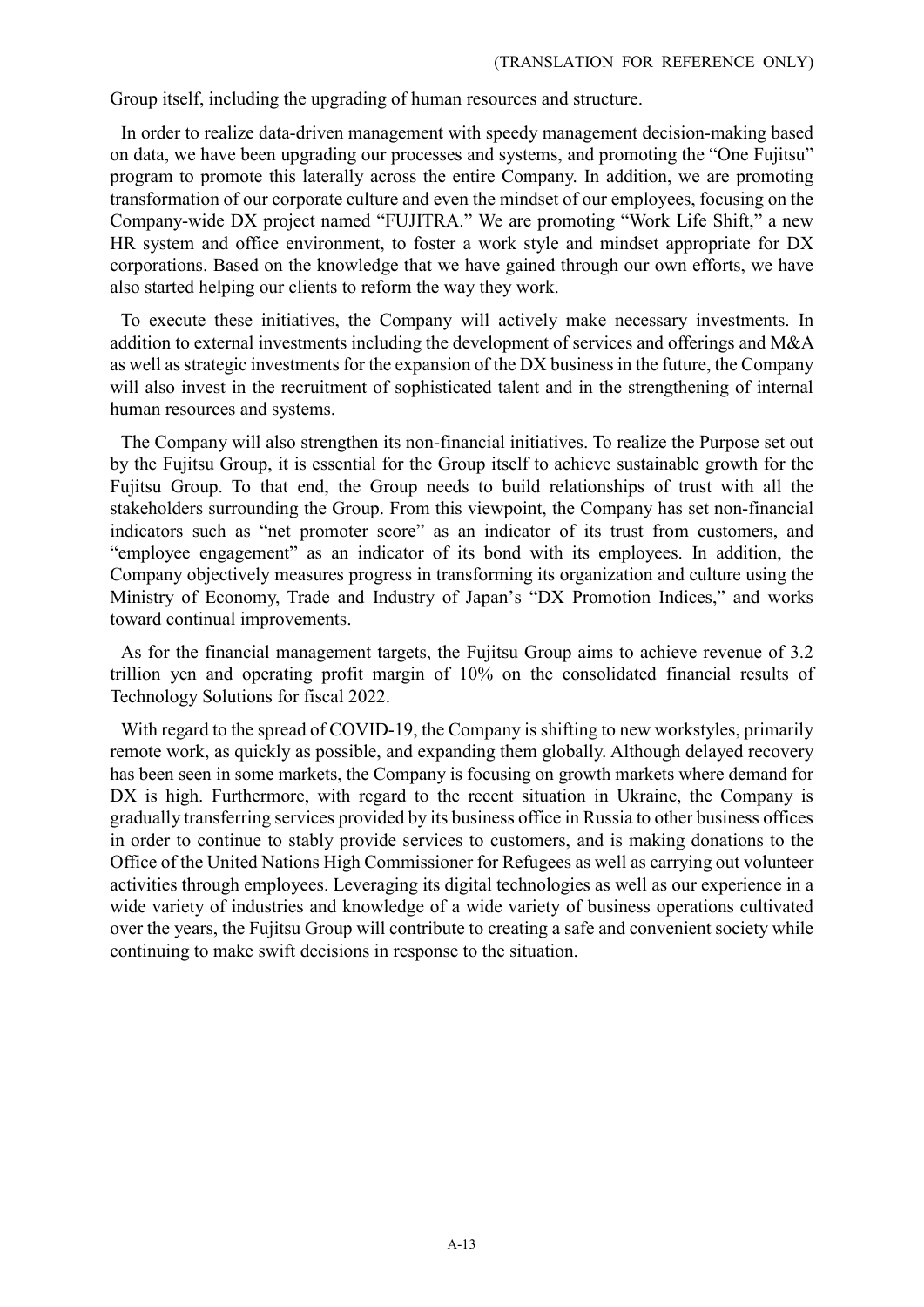#### **2. Company Overview**

#### **(1) Stock (As of March 31, 2022)**

- a) Number of Authorized Shares: 500,000,000 500,000,000
- b) Number of Outstanding Shares: 207,001,821
- 
- d) Shares Issued
- 
- During the Business Period: There was no issuance of shares during the business period. e) Number of Shareholders: 101,658 (6,806 decrease from the end of fiscal 2020)

| f) Principal Shareholders                        |                                      |                                    |
|--------------------------------------------------|--------------------------------------|------------------------------------|
| Name                                             | Number of shares held<br>(thousands) | Percentage of shares<br>held $(%)$ |
| The Master Trust Bank of Japan, Ltd. (for trust) | 31,811                               | 16.19                              |
| Ichigo Trust Pte. Ltd.                           | 14,899                               | 7.58                               |
| Custody Bank of Japan, Ltd. (for trust)          | 11,060                               | 5.63                               |
| GIC PRIVATE LIMITED – C                          | 6,920                                | 3.52                               |
| <b>JP MORGAN CHASE BANK 385632</b>               | 6,566                                | 3.34                               |
| <b>Fujitsu Employee Shareholding Association</b> | 4,056                                | 2.06                               |
| SSBTC CLIENT OMNIBUS ACCOUNT                     | 3,608                                | 1.84                               |
| Asahi Mutual Life Insurance Company              | 3,518                                | 1.79                               |
| STATE STREET BANK WEST CLIENT - TREATY 505234    | 3,450                                | 1.76                               |
| Fuji Electric Co., Ltd.                          | 2,844                                | 1.45                               |

*Notes:* 

1. The investment ratio is calculated after exclusion of treasury stock holdings (10,488,990 shares).

2. The shares held by The Master Trust Bank of Japan, Ltd. (for trust) and Custody Bank of Japan, Ltd. (for trust) pertain to their trust business.

< Equity Shareholdings by Type of Shareholder >



c) Stated Capital: ¥324,625,075,685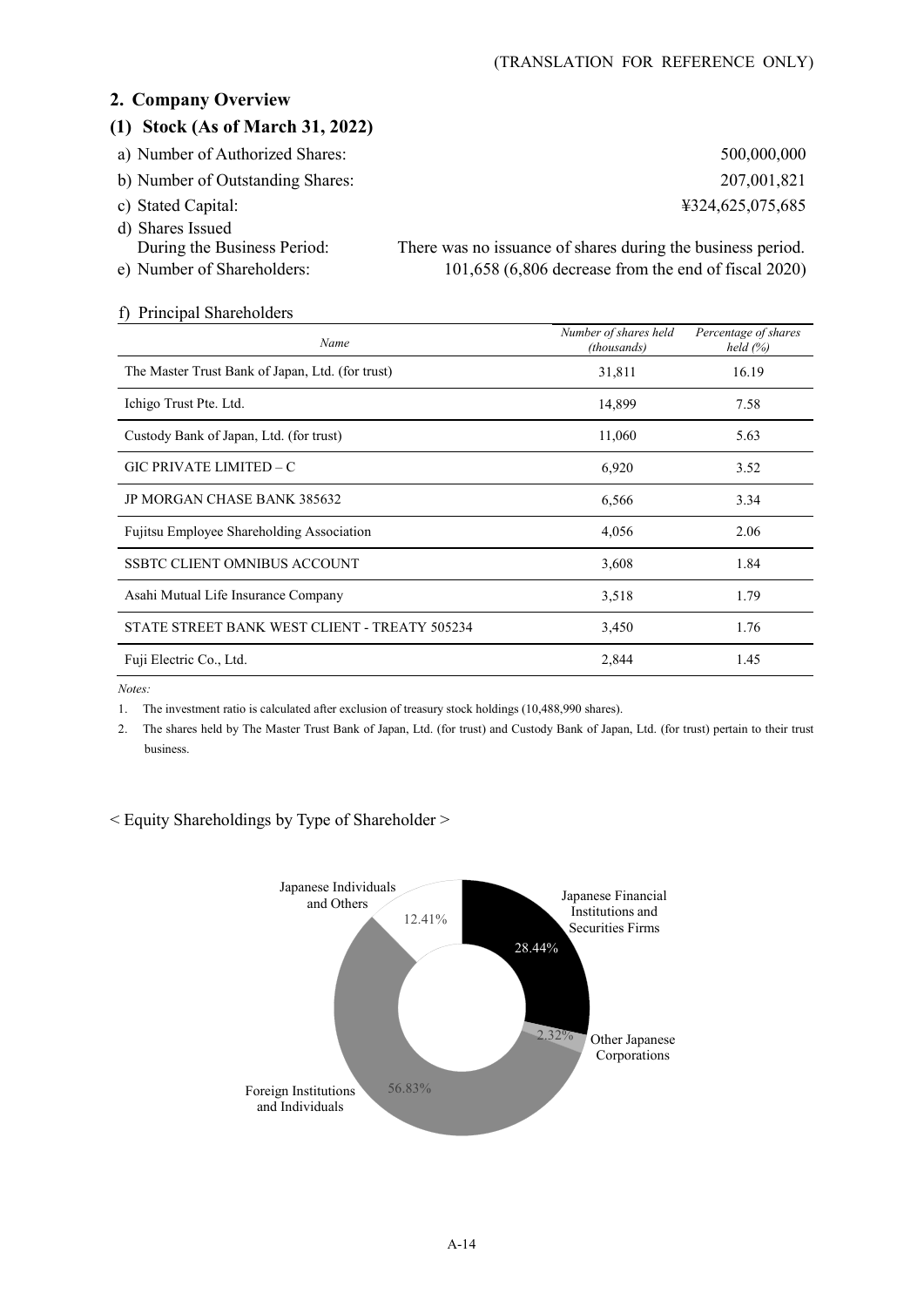#### g) Shares Granted as Consideration for Duties Performed by the Company's Directors and Auditors during Fiscal 2021

|                                          | Number of shares<br>granted | No. of grantees |
|------------------------------------------|-----------------------------|-----------------|
| Directors (excluding External Directors) | 2,281                       |                 |
| <b>External Directors</b>                |                             |                 |
| Audit & Supervisory Board Members        |                             |                 |

*Note:* The details of our stock compensation are described in Performance-based Stock Compensation on Page A-20 of the Business Report.

#### h) Important Matters Concerning the Stock

On April 28, 2021, the Company made a decision to repurchase its common stock up to either a maximum of 4,000,000 shares or a maximum aggregate purchase value of 50 billion yen during the period from May 6, 2021 to March 31, 2022, and purchased approximately 2,540,000 shares of its common stock with the aggregate purchase value of approximately 49.9 billion yen during fiscal 2021.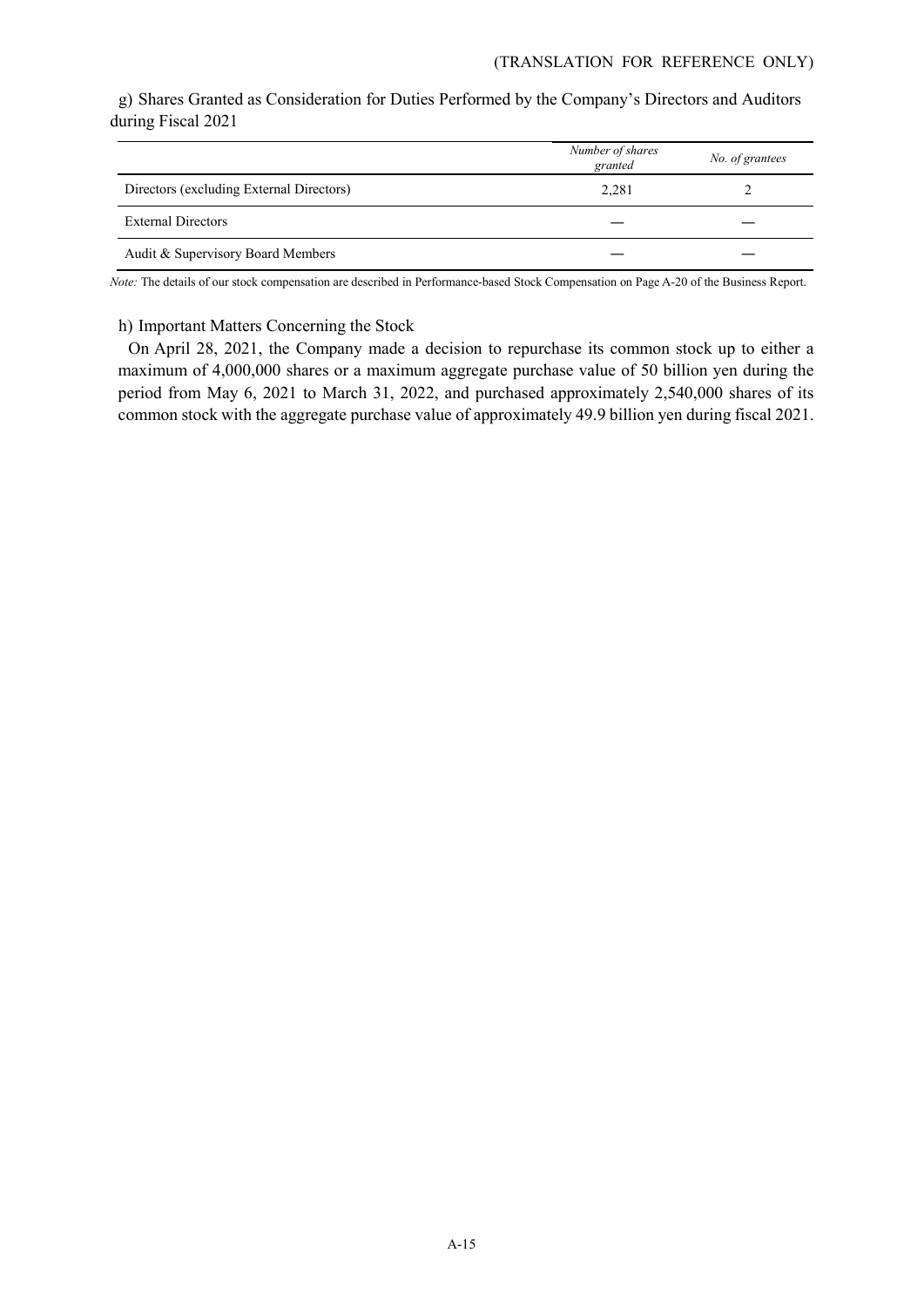#### **(2) Stock Acquisition Rights**

As of March 31, 2022, no stock acquisition right was granted as consideration for duties performed by the Company's Directors and Auditors, and no stock acquisition right was granted to employees in fiscal 2021 as consideration for duties.

#### **(3) Management**

a) Directors and Audit & Supervisory Board Members (As of March 31, 2022)

| Position                                                       | Name            | Areas of Responsibility                                                                  | External<br>Director/Aud<br>itor | Independent<br>Director/Aud<br>itor |
|----------------------------------------------------------------|-----------------|------------------------------------------------------------------------------------------|----------------------------------|-------------------------------------|
| Representative<br>Director and CEO                             | Takahito Tokita | CEO, CDXO, Chairman of the Risk Management<br>& Compliance Committee                     |                                  |                                     |
| Representative<br>Director and COO                             | Hidenori Furuta | COO, CDPO                                                                                |                                  |                                     |
| Director and<br>Corporate<br>Executive Officer,<br><b>SEVP</b> | Takeshi Isobe   | <b>CFO</b>                                                                               |                                  |                                     |
| Director and Senior<br>Advisor                                 | Masami Yamamoto | Member of the Executive Nomination Committee                                             |                                  |                                     |
| Director                                                       | Chiaki Mukai    | Chairperson of the Compensation Committee                                                | $\circ$                          | $\circ$                             |
| Director                                                       | Atsushi Abe     | Chairman of the Board of Directors, Chairperson of<br>the Executive Nomination Committee | $\circ$                          | $\circ$                             |
| Director                                                       | Yoshiko Kojo    | Member of the Executive Nomination Committee<br>and Compensation Committee               | $\circ$                          | $\circ$                             |
| Director                                                       | Scott Callon    | Member of the Executive Nomination Committee<br>and Compensation Committee               | $\circ$                          | $\circ$                             |
| Director                                                       | Kenichiro Sasae | Member of the Compensation Committee                                                     | $\circ$                          | $\circ$                             |
| Audit &<br>Supervisory Board<br>Member                         | Youichi Hirose  |                                                                                          |                                  |                                     |
| Audit &<br>Supervisory Board<br>Member                         | Megumi Yamamuro |                                                                                          |                                  |                                     |
| External Audit &<br>Supervisory Board<br>Member                | Koji Hatsukawa  |                                                                                          | $\circ$                          | $\circ$                             |
| External Audit &<br>Supervisory Board<br>Member                | Hideo Makuta    |                                                                                          | $\circ$                          | O                                   |

*Notes:* 

1. Independence of Directors and Audit & Supervisory Board Members is judged based on the Company's independence standards. (For details, please refer to Page 10 of the Notice of the 122nd Annual Shareholders' Meeting.)

2. Director and Senior Advisor Masami Yamamoto concurrently serves as a Director (external member of the board) of JFE Holdings, Inc. and a Member of the Board of Directors (Outside Director), Mizuho Financial Group, Inc.

3. Audit & Supervisory Board Member Youichi Hirose has lengthy experience of finance and accounting, including former service as Head of Corporate Finance Unit of the Company, and he has extensive knowledge of finance and accounting. He concurrently serves as an External Audit & Supervisory Board Member, FUJITSU GENERAL LIMITED.

Audit & Supervisory Board Member Koji Hatsukawa has a wealth of experience in auditing global companies as a Certified Public Accountant, and he has extensive knowledge about finance and accounting.

Audit & Supervisory Board Member Hideo Makuta served as a Public Prosecutor and as a Commissioner of the Fair Trade Commission, and because of his abundant experience of economic affairs, he has extensive knowledge of finance and accounting.

4. Significant concurrent positions of External Directors and Auditors are described in 3. Concurrent Positions of External Directors and Auditors and Their Activities in the "Disclosed Information on the Internet at the Time of Notice of the 122nd Annual Shareholders' Meeting."

5. CEO, CDXO, COO, CDPO, and CFO are abbreviations of Chief Executive Officer, Chief Digital Transformation Officer, Chief Operating Officer, Chief Data & Process Officer and Chief Financial Officer, respectively.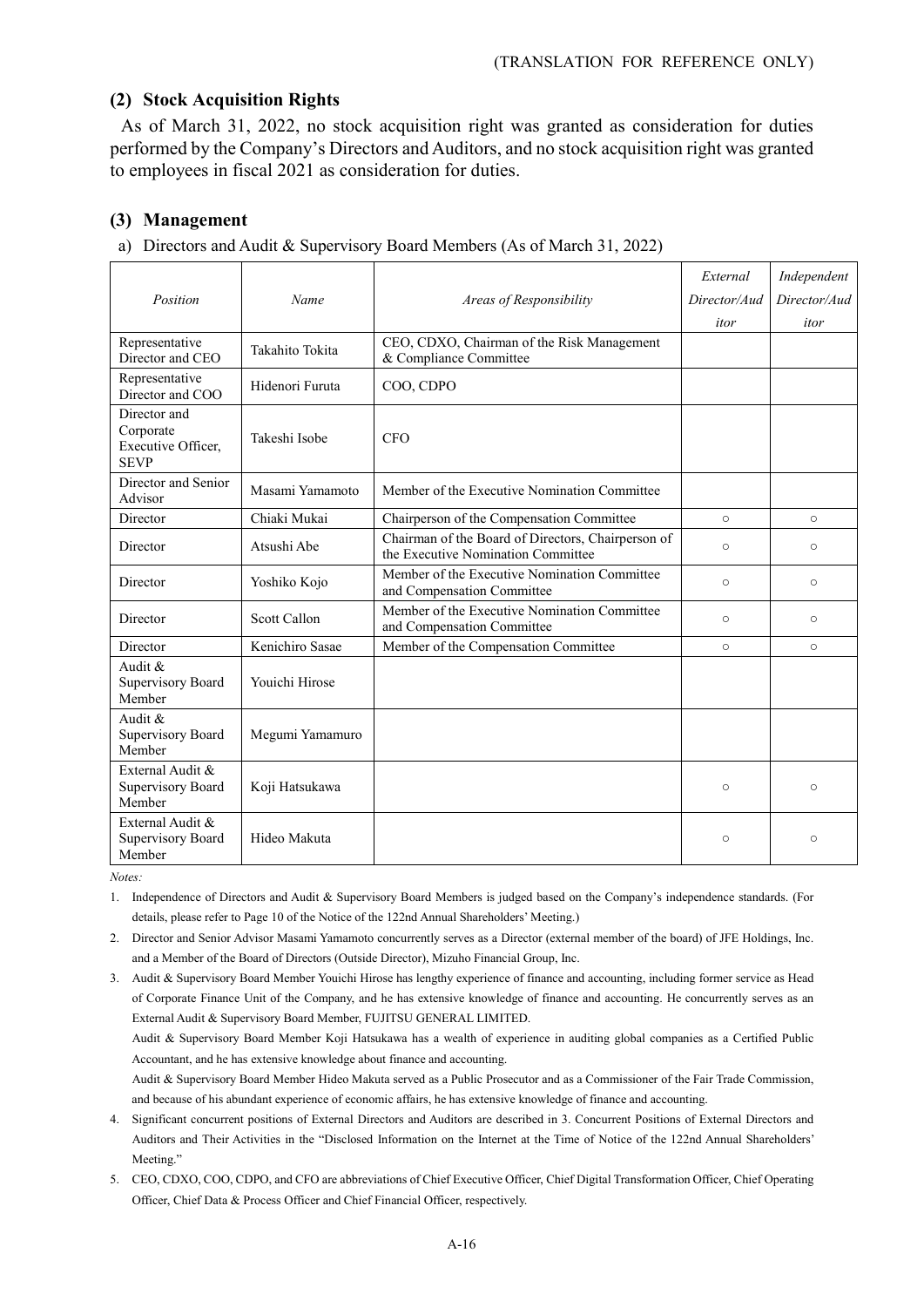#### b) Overview of Liability Limitation Agreement

The Company has entered into an agreement limiting liability for damages under Article 423, paragraph (1) of the Companies Act with each of the Non-Executive Directors and Audit & Supervisory Board Members. The maximum amount of liability for damages in accordance with the relevant agreement is the minimum liability amount stipulated by laws and regulations. The said liability limitation shall apply only when a relevant Non-Executive Director or Audit & Supervisory Board Member executes a duty that created a liability in good faith and without gross negligence.

#### *Note:*

Non-Executive Directors refer to External Directors, and Director and Senior Advisor Masami Yamamoto.

#### c) Summary of Contents of Directors and Officers Liability Insurance Policy, etc.

The Company has concluded directors and officers liability insurance policies with some insurance companies as stipulated in Article 430-3, paragraph (1) of the Companies Act. A summary of the contents of the policies and other information is given below.

#### A Scope of the insured

Directors, Audit & Supervisory Board Members, Corporate Executive Officers, etc. of the Company and its consolidated subsidiaries (excluding listed subsidiaries)

#### B Summary of Insurance Policy Contents

The policies shall cover damages and legal costs, etc. incurred by the insured due to claims for damages arising from acts (including omissions) committed by the insured in an official capacity. However, in order not to compromise the proper enforcement of duties by the insured, no compensation etc. shall be payable in the event of any claims arising from profits or advantage being obtained illegally, or arising from dishonest acts, etc. The Company pays all premiums and the insured does not pay anything.

#### d) Compensation of Directors and Audit & Supervisory Board Members

#### A. Policy on the Determination of Executive Compensation

To make its executive compensation systems even more transparent, Fujitsu established a Compensation Committee based on a corporate resolution of the Board of Directors in October 2009. Compensation of Directors and Audit & Supervisory Board Members, which is aggregated in B. "Total Compensation Paid for Fiscal 2021," is determined within the scope of total compensation established by resolution of the Annual Shareholders' Meeting based on the framework of the policy on the determination of the details of compensation, etc. for individual Directors (hereinafter referred to as "The Determination Policy"), which was determined by the Board of Directors following the recommendation by the Compensation Committee. Compensation for each Director is determined by the Representative Director and CEO subject to the approval of the Compensation Committee, and compensation for each Audit & Supervisory Board Member is decided based on consultation with the Audit & Supervisory Board Members.

In addition, the Board of Directors has confirmed that it did not receive any report from the Compensation Committee that the details of compensation for individual Directors for fiscal 2021 were outside the Determination Policy, and that the determination of the details of said compensation was in conformity with the above operation. The Board of Directors therefore has judged that the compensation for individual Directors for fiscal 2021 is in line with the Determination Policy.

The details of the Determination Policy are as follows.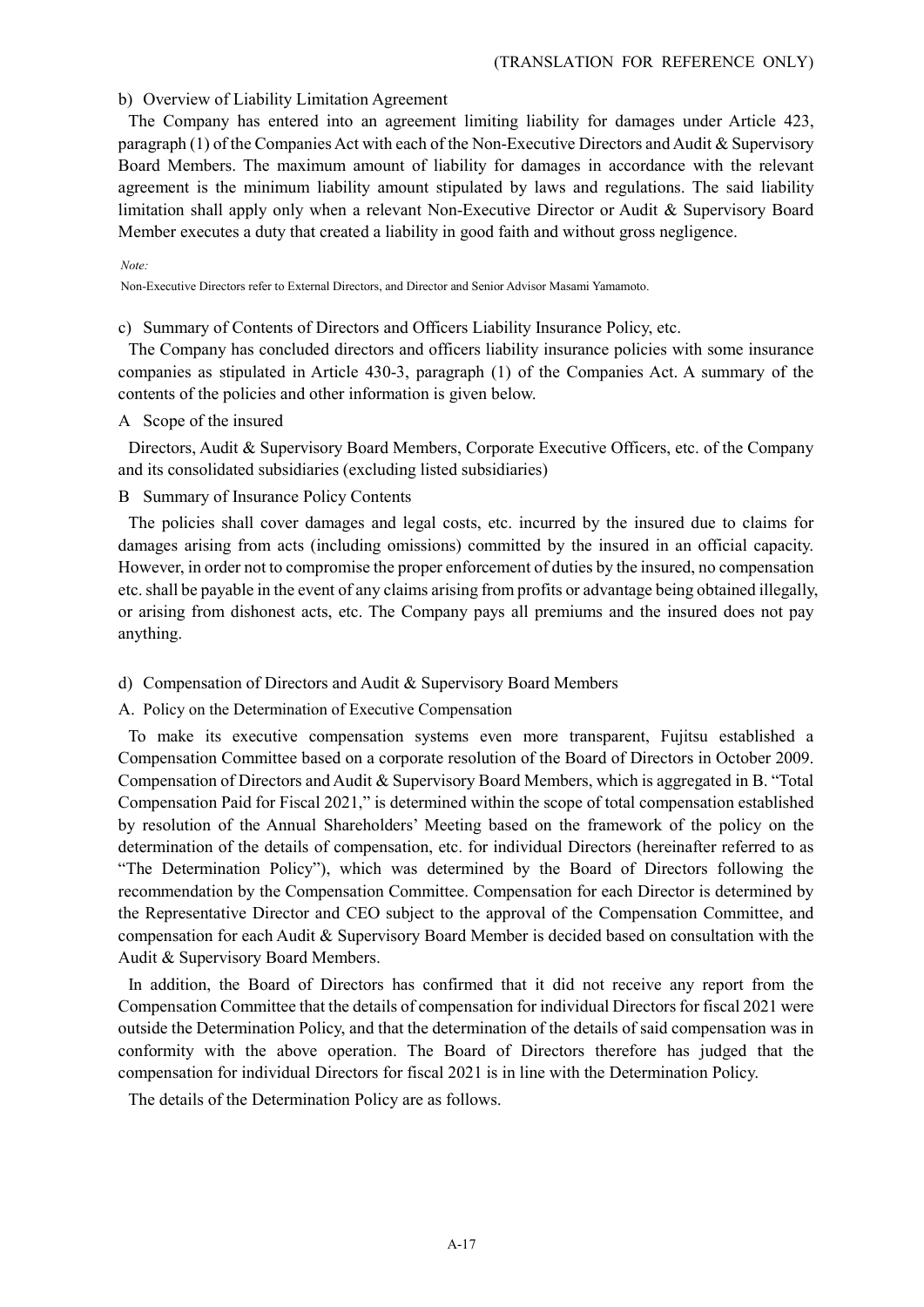#### **(a) Summary**

To secure exceptional human resources required to manage the Fujitsu Group as a global ICT company, and to further strengthen the link between its financial performance and shareholder value, while at the same time improving its transparency, executive compensation is comprised of the following: "Base Compensation," specifically a fixed monthly salary in accordance with position and responsibilities; "Bonuses" that are compensation linked to short-term business performance; and "Performance-based Stock Compensation," which is a long-term incentive that emphasizes the connection to shareholder value.

#### **(b) Base Compensation**

Base compensation is paid to all Directors and Audit & Supervisory Board Members. A fixed monthly amount shall be determined for each executive in accordance with the position and responsibilities of each executive.

#### **(c) Bonuses**

- Bonuses shall be paid to Executive Directors. The amount of a bonus shall reflect business performance in the respective fiscal year.
- As a specific method for calculating Bonuses, Fujitsu shall adopt an "On Target model" that is based primarily on consolidated revenue and consolidated operating profit as indices and the amount shall be determined in accordance with the degree of achievement of the performance targets for the respective fiscal year.

#### **(d) Performance-based Stock Compensation**

- Performance-based stock compensation shall be granted to Executive Directors, in order to share the profit with shareholders and as an incentive to contribute to enhancement of medium- to long-term performance.
- A base number of shares in accordance with respective rank, performance judging period (three years), mid- to long-term performance targets in terms of consolidated revenue and consolidated operating profit, and coefficient according to performance achievement level vis-à-vis the mid- to long-term performance targets shall be set in advance. The number of shares to be allocated for each fiscal year shall be calculated by multiplying the base number of shares and the coefficient according to the performance achievement level, and the total number of shares calculated shall be allocated upon completion of the performance evaluation period.

#### **(e) Composition Ratio for Each Type of Executive Compensation**

- With the aim of setting competitive compensation that contributes to securing and maintaining exceptional human resources, executive compensation shall be determined based on the financial position of the Company, comparing the compensation composition ratio and compensation levels for each executive position at other companies with similar business lines and similar scale as benchmarks.
- The ratio of performance-based compensation to the total compensation for Executive Directors shall be determined so as to strengthen the link between the Group's financial performance and shareholder value by setting the higher ratio to the higher rank.
- In the decision process, the Compensation Committee shall deliberate to ensure objectivity and validity.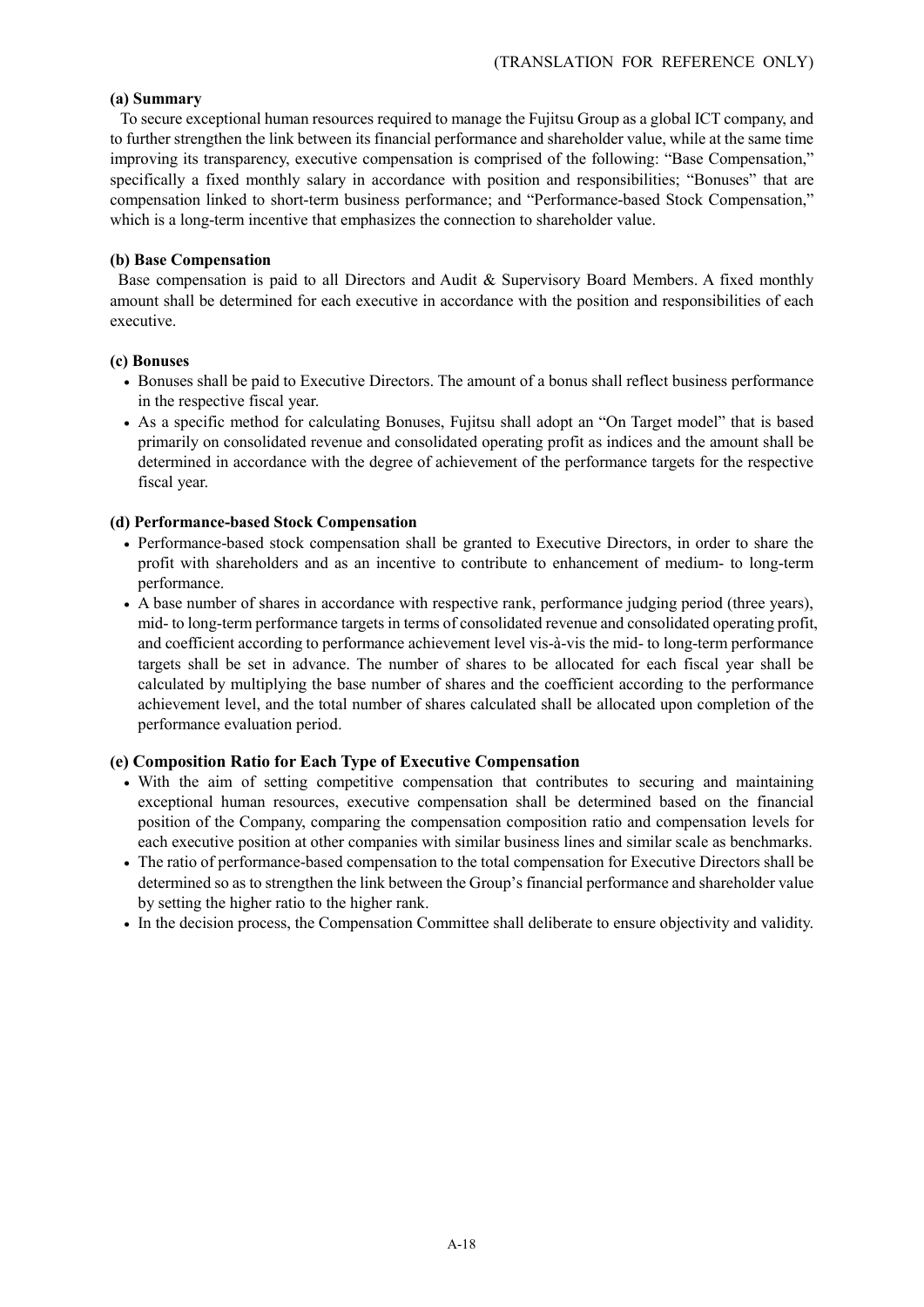|                                                                             |                             | Types of Compensation (Million yen) | Total          |                                             |                                     |
|-----------------------------------------------------------------------------|-----------------------------|-------------------------------------|----------------|---------------------------------------------|-------------------------------------|
| <b>Section</b>                                                              | No. of qualified<br>persons | Base<br>compensation                | <b>Bonuses</b> | Performance-<br>based stock<br>compensation | <b>Amount Paid</b><br>(Million yen) |
| a. Directors                                                                | 10                          | 323                                 | 100            | 104                                         | 528                                 |
| b. External Directors<br>(included in a.)                                   | 6                           | 77                                  |                |                                             | 77                                  |
| c. Audit & Supervisory Board<br>Members                                     | 4                           | 102                                 |                |                                             | 102                                 |
| d. External Audit & Supervisory<br><b>Board Members</b><br>(included in c.) | $\overline{2}$              | 30                                  |                |                                             | 30                                  |
| e. Total                                                                    | 14                          | 425                                 | 100            | 104                                         | 630                                 |
| f. Total External<br>Directors/Auditors<br>(included in e.)                 | 8                           | 107                                 |                |                                             | 107                                 |

#### B. Total Compensation Paid for Fiscal 2021

*Notes:* 

1. Includes Directors who resigned in fiscal 2021. Since the amounts of remuneration are rounded down to the nearest million yen, the total amount of each remuneration listed in the "Type of Compensation" column for each category of Director or Audit & Supervisory Board Members, etc., may not match the amount listed in the "Total Amount Paid" column.

2. The limit on monetary compensation to Directors was resolved to be 1200 million yen per year (including 150 million yen per year for External Directors) at the 121st Annual Shareholders' Meeting held on June 28, 2021. The limit on non-monetary compensation was resolved to be 1200 million yen per year and the total number of shares of common stock of the Company to be allocated to be within 75,000 shares per year at the 121st Annual Shareholders' Meeting. As of the conclusion of the 121st Annual Shareholders' Meeting, the number of directors was 9 (including 5 External Directors). The limit on compensation to Audit & Supervisory Board Members was resolved to be 150 million yen per year at the 111th Annual Shareholders' Meeting held on June 23, 2011. As of the conclusion of the 111th Annual Shareholders' Meeting, the number of Audit & Supervisory Board Members was 5 (including 3 External Audit & Supervisory Board Members). The Company pays the compensation shown in the above table within these limits.

3. For performance-based stock compensation, the amount charged to expenses during fiscal 2021 is stated.

C. Matters Related to Performance-based Compensation

i) Details of performance indicators for the calculation basis and reason for selecting them

In order to provide Executive Directors with an incentive to achieve their performance targets for one fiscal year with regard to bonuses, and to provide Executive Directors with an incentive to increase corporate value over the medium to long term with regard to performance-based stock compensation as well as to further promote management from the perspective of shareholders, the Company has selected revenue and operating profit of the consolidated financial results, which are set out as management target indicators for each type of compensation, as indicators for bonuses and performance-based stock compensation.

#### ii) Calculation method

#### **(a) Bonuses**

At the beginning of each fiscal year, the Company will present the Executive Directors with a base bonus amount in accordance with performance targets and respective rank. Then, at the end of the relevant fiscal year, the bonus amount to be paid will be calculated by multiplying the base bonus amount by the coefficient, which was set within a certain range in accordance with the level of achievement of the performance targets set in advance. No bonus will be paid if the degree of achievement is less than the preset lower limit. In addition, if the degree of achievement exceeds the preset upper limit, the amount obtained by multiplying the base bonus amount by the preset upper limit of the coefficient will be paid.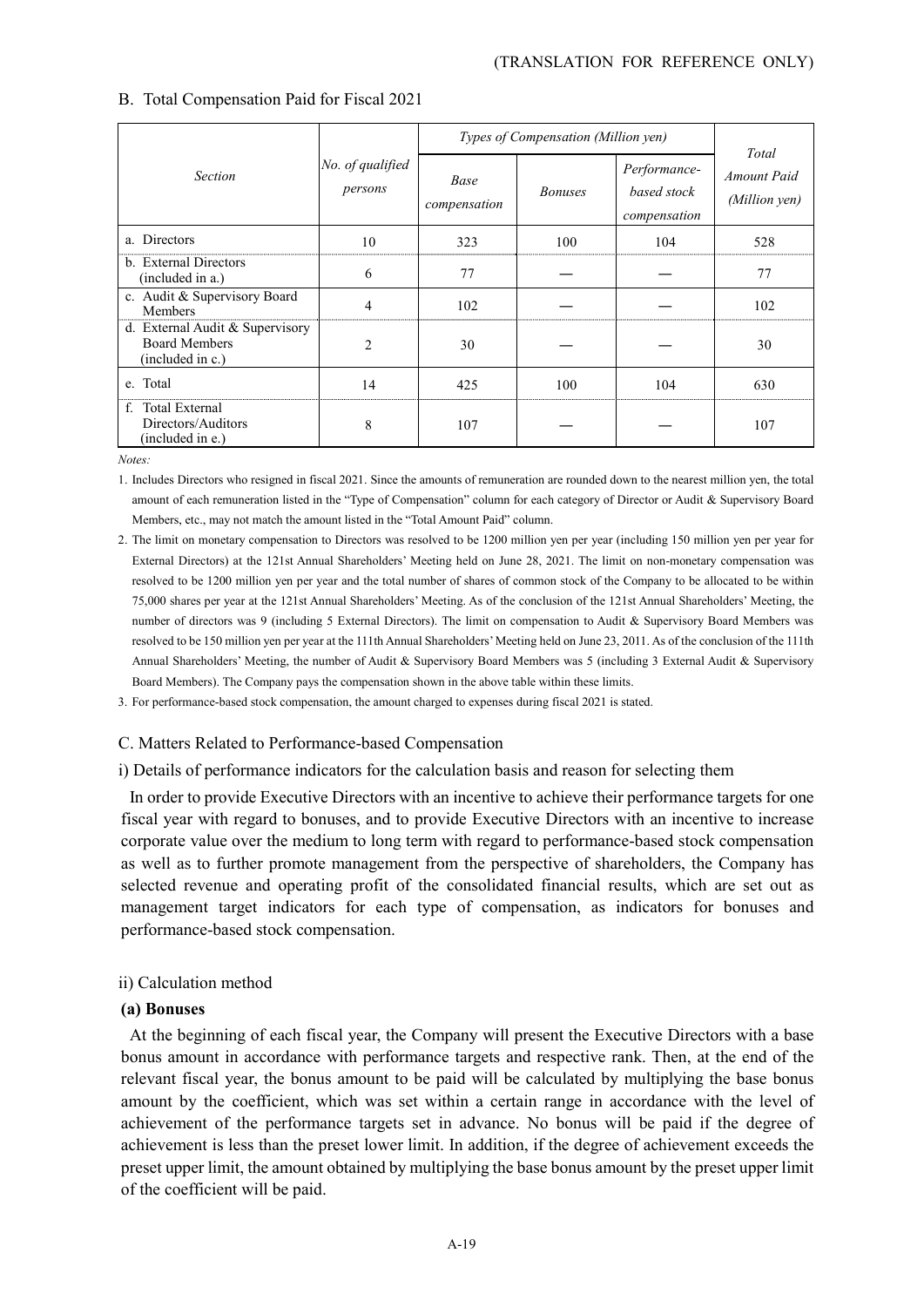#### **(b) Performance-based Stock Compensation**

The Company will present to Executive Directors a base number of shares in accordance with respective rank, performance judging period (three fiscal years) and performance targets in advance. The number of shares, which is calculated by multiplying base number of shares by a fixed coefficient according to the level of achievement of the performance targets, is fixed at each fiscal year and upon completion of the performance judging period. When the performance judging period is over, the total number of shares is allocated to each applicable person under the condition that they continued to be in the position of an applicable person in the plan throughout the performance judging period. Then, monetary compensation claims comparable to market value of allocated shares are provided to the Executive Directors. The Executive Directors invest these monetary compensation claims in allocated shares to acquire shares of the Company.

The Executive Directors may transfer acquired shares of the Company at their own discretion unless they violate regulations regarding insider trading.

iii) Targets and actual results of performance indicators related to performance-based compensation for fiscal 2021

|                               | <i>Targets (Billion yen)</i> | Results (Billion yen) |
|-------------------------------|------------------------------|-----------------------|
| Consolidated revenue          | 3.630.0                      | 3.586.8               |
| Consolidated operating profit | 275.0                        | 219.2                 |

D. Matters Related to Delegation of Determination of Compensation for Individual Directors

Based on the recommendations from the Compensation Committee, which is an advisory body to the Board of Directors, the Board of Directors has established the Determination Policy and determines the level of compensation for individual Directors within the framework. The Company believes that the indicators used to determine compensation and the amount to be paid when the target is achieved should be decided by the Representative Director and CEO, who is in charge of business operations, based on his own ideas in order to realize the management direction decided by the Board of Directors. Thus, the Company has delegated the authority to make decisions to Mr. Takahito Tokita, Representative Director and CEO, subject to the approval of the Compensation Committee.

#### *Note:*

The above includes the details of compensation, etc. of Directors and Audit & Supervisory Board Members as of the end of fiscal 2021. After the end of fiscal 2021, the Company revised its executive compensation for fiscal 2022 and beyond. For details, please refer to the press release dated April 28, 2022. (https://www.fujitsu.com/global/about/resources/news/press-releases/2022/0428-01.html)

e) Other Matters Regarding Management

#### **Executive Nomination Committee and Compensation Committee**

The Company has established the Executive Nomination Committee and the Compensation Committee as advisory bodies to its Board of Directors to ensure the transparency and objectivity of its process for nominating Directors and Audit & Supervisory Board Members and for determining executive compensation as well as to ensure the fairness of the system and level of executive compensation while conducting efficient and substantive deliberations.

The Executive Nomination Committee deliberates about candidates for Director and Audit & Supervisory Board Member positions in accordance with the "Structural framework" and the "Procedures and policy of Directors and Auditors nomination/dismissal" stipulated in the Company's Corporate Governance Policy and provides its findings or recommendations to the Board of Directors. In addition, the Compensation Committee provides its findings or recommendations about the level of base compensation and the method for calculating performance-based compensation to the Board of Directors in accordance with the "Procedures and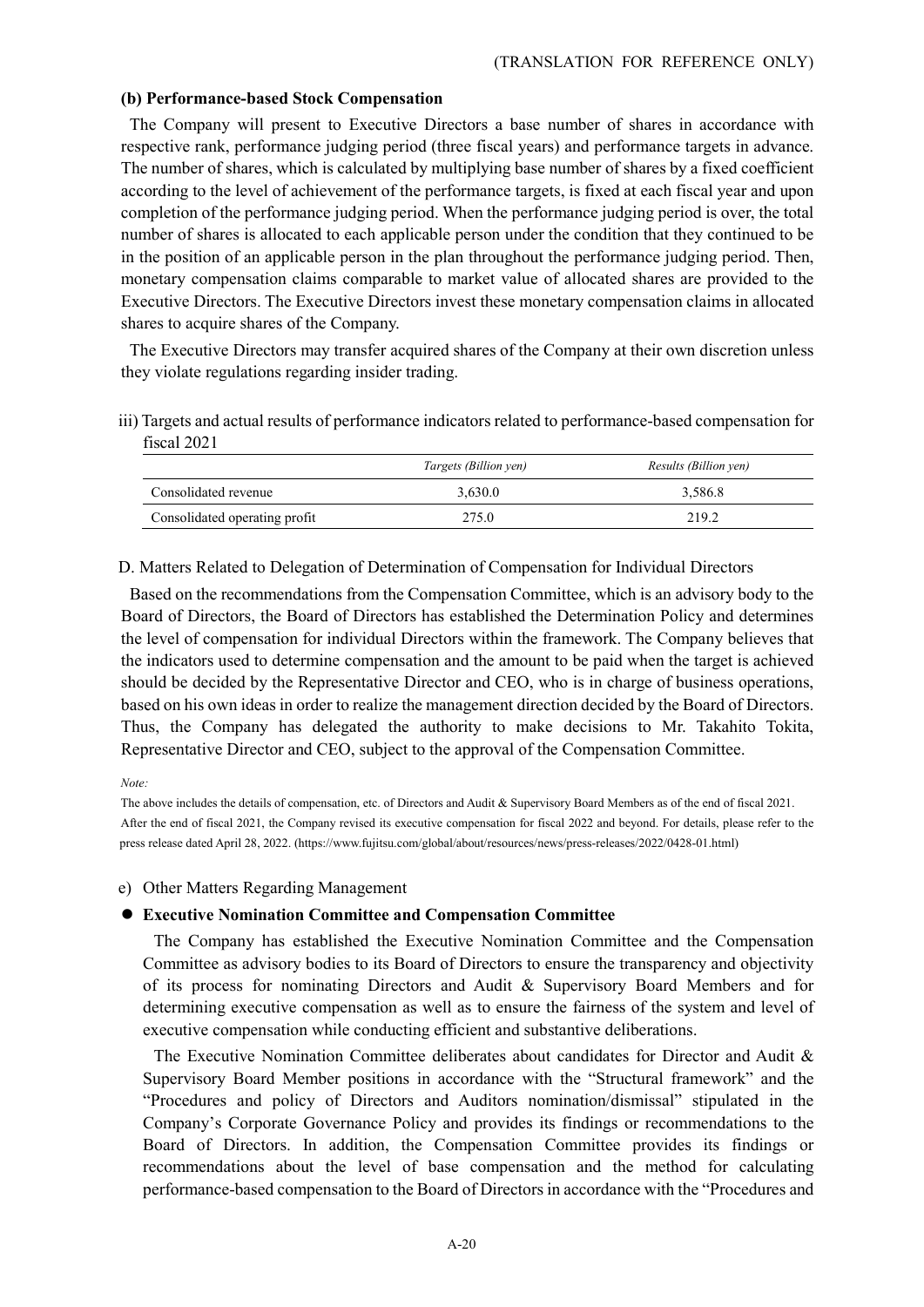policy of determining Directors and Auditors compensation" stipulated in the Company's Corporate Governance Policy.

Members of the Executive Nomination Committee and the Compensation Committee were as follows as of March 31, 2022:

<Executive Nomination Committee>

| Chairperson                                | Atsushi Abe                                 |
|--------------------------------------------|---------------------------------------------|
| <b>Committee Members</b>                   | Yoshiko Kojo, Scott Callon, Masami Yamamoto |
| <compensation committee=""></compensation> |                                             |
| Chairperson                                | Chiaki Mukai                                |
| <b>Committee Members</b>                   | Yoshiko Kojo, Scott Callon, Kenichiro Sasae |

After the selection of the above committee members in July 2021, the Executive Nomination Committee met seven times by the end of fiscal 2021 and discussed the nomination of Representative Directors including CEO, candidates for Director, and director skill matrix, etc., and provided its findings to the Board of Directors. The Compensation Committee met six times by the end of fiscal 2021 and discussed the revisions of executive compensation, changes in the process to determine individual compensation, etc., and provided its findings to the Board of Directors.

\* The full text of the Corporate Governance Policy is available at the Company's website. (https://pr.fujitsu.com/jp/ir/governance/governancereport-b-en.pdf).

#### **Independent Directors & Auditors Council**

In response to the requirements of Japan's Corporate Governance Code, which facilitates the activities of Independent Directors and Auditors, and in order to invigorate discussions on the medium- to long-term direction of the Company at its Board of Directors Meetings, the Company believes it essential to establish a system enabling Independent Directors and Auditors, who maintain a certain degree of separation from the execution of business activities, to consistently gain a deeper understanding of the Company's business. Based on this recognition, the Company established the Independent Directors and Auditors Council. In the Independent Directors and Auditors Council, members discuss the medium- to long-term direction of the Company and share information and exchange viewpoints so that they can each formulate their own opinions.

In fiscal 2021, the Independent Directors and Auditors Council met 12 times. The members shared information and exchanged viewpoints on important management matters including the Company's management direction, the scope of business of the Company and of the Fujitsu Group, etc., and the Council provided advice to the Board of Directors based on the knowledge of its members.

#### **(4) Basic Policy on the Control of the Company**

Based on the fundamental recognition that the increase in corporate value creates the defensive power as a consequence, the Company is focusing on increasing corporate value and does not adopt any specific antitakeover measures at this time.

In the case that an acquisition offer is made to the Company, the Board of Directors takes appropriate action based on the recognition that the shareholders determine where the control of the Company lies.

#### **(5) Policy on Decision Regarding Dividends of Surplus etc.**

Article 40 of the Company's Articles of Incorporation grants the Board of Directors the authority to distribute surplus. As part of its basic policy on the exercise of this authority, the Company believes that a portion of surplus should continue to be paid to stable dividends of surplus to shareholders based on sustainable business growth, in accordance with the Company's capital allocation policy. In addition, while balancing the funding needs, the Company will flexibly repurchase the Company's own shares using long-term surplus funds.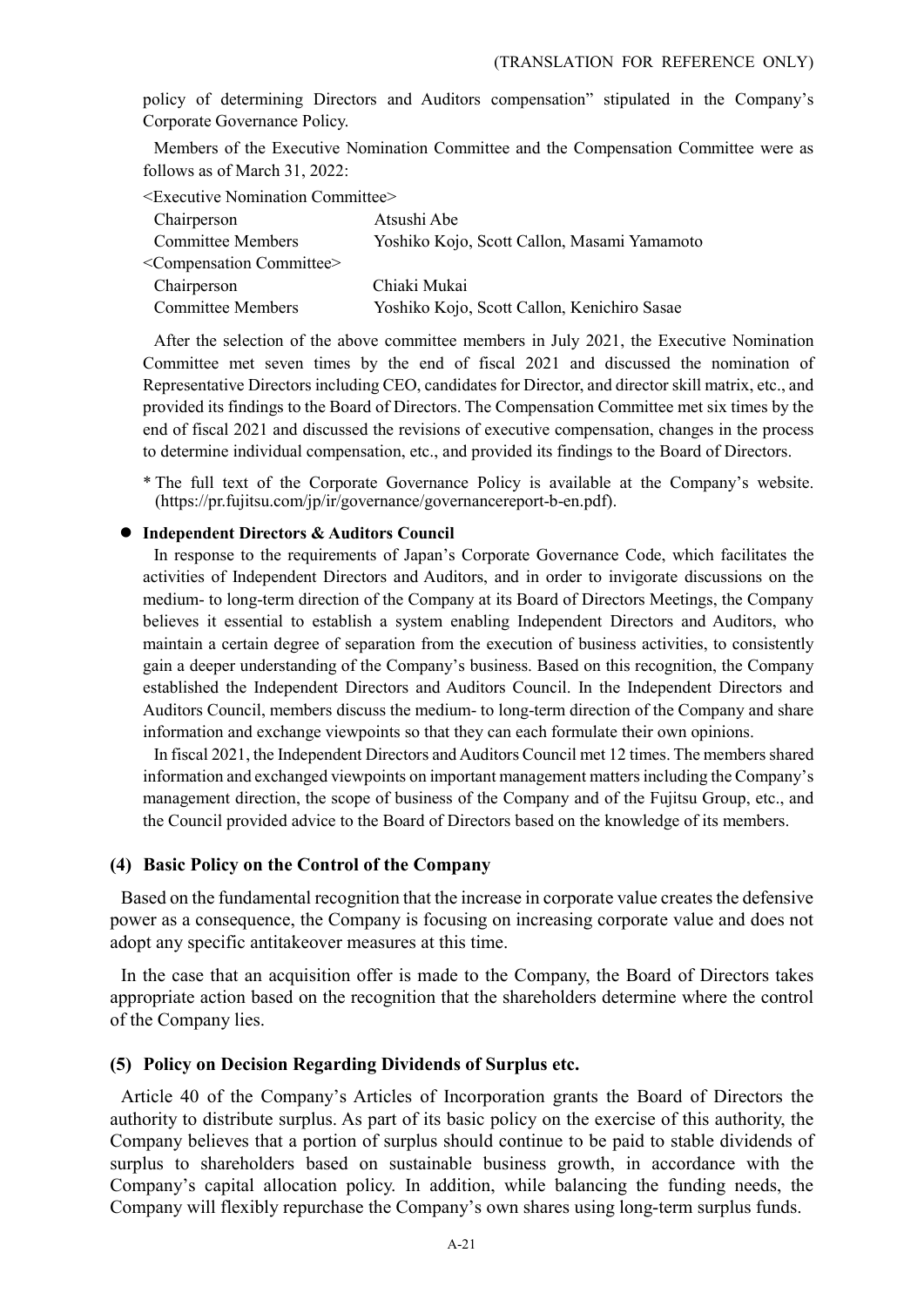#### **(6) Accounting Auditor**

- a) Name of the Accounting Auditor: Ernst & Young ShinNihon LLC.
- b) Remuneration to be Paid to the Accounting Auditor

|                                                                                  | (Million yen) |
|----------------------------------------------------------------------------------|---------------|
| (1) Amount of remuneration, etc. as an accounting auditor for fiscal 2021        | 485           |
| (2) Total amount of cash and other proprietary benefits that the Company and its | 841           |
| subsidiaries should pay to the accounting auditor                                |               |

#### *Notes:*

1. The Company does not clearly differentiate the amounts of compensation for an audit under the Companies Act from an audit under the Financial Instruments and Exchange Act. The Amount stated (1) thus includes the compensation for the audit under the Financial Instruments and Exchange Act.

2. Some subsidiaries of the Company receive an audit from an audit corporation other than the accounting auditor of the Company.

3. The Audit & Supervisory Board, in accordance with the Company's Standards for Nomination and Evaluation of Accounting Auditor, evaluated the performance of auditing by the accounting auditor in fiscal 2020 and, reflecting the evaluation results, reviewed appropriateness of the audit plan for fiscal 2021 in terms of the time spent on auditing and staffing, the status of execution of duties by the Accounting Auditor, and the estimated amount of remuneration. As a result, the Audit & Supervisory Board gave consent pursuant to Article 399, paragraph (1) of the Companies Act concerning compensation for the accounting auditor.

#### c) Contents of Non-Audit Services

The Company commissioned the accounting auditor to provide services mainly concerning assurance report on internal control over the Company's cloud service, which fall outside the scope of audit and attestation services under Article 2, paragraph (1) of the Certified Public Accountants Act, and paid fees.

d) Policy on Decision of Dismissal and Refusal of Reappointment of the Accounting Auditor

When it is considered that the accounting auditor falls under any of the items stipulated in Article 340, paragraph (1) of the Companies Act, the Company will dismiss the accounting auditor subject to the unanimous consent of the Audit & Supervisory Board Members.

In addition to the above, the Audit & Supervisory Board will determine the content of a shareholder resolution to be proposed at an Annual Shareholders' Meeting to dismiss or refuse the reappointment of the accounting auditor, when it is deemed to be difficult for the accounting auditor to execute auditing properly because of the occurrence of events that impair its qualification, independence or expertise, or when otherwise events occur that the Audit & Supervisory Board judges make it necessary to do so.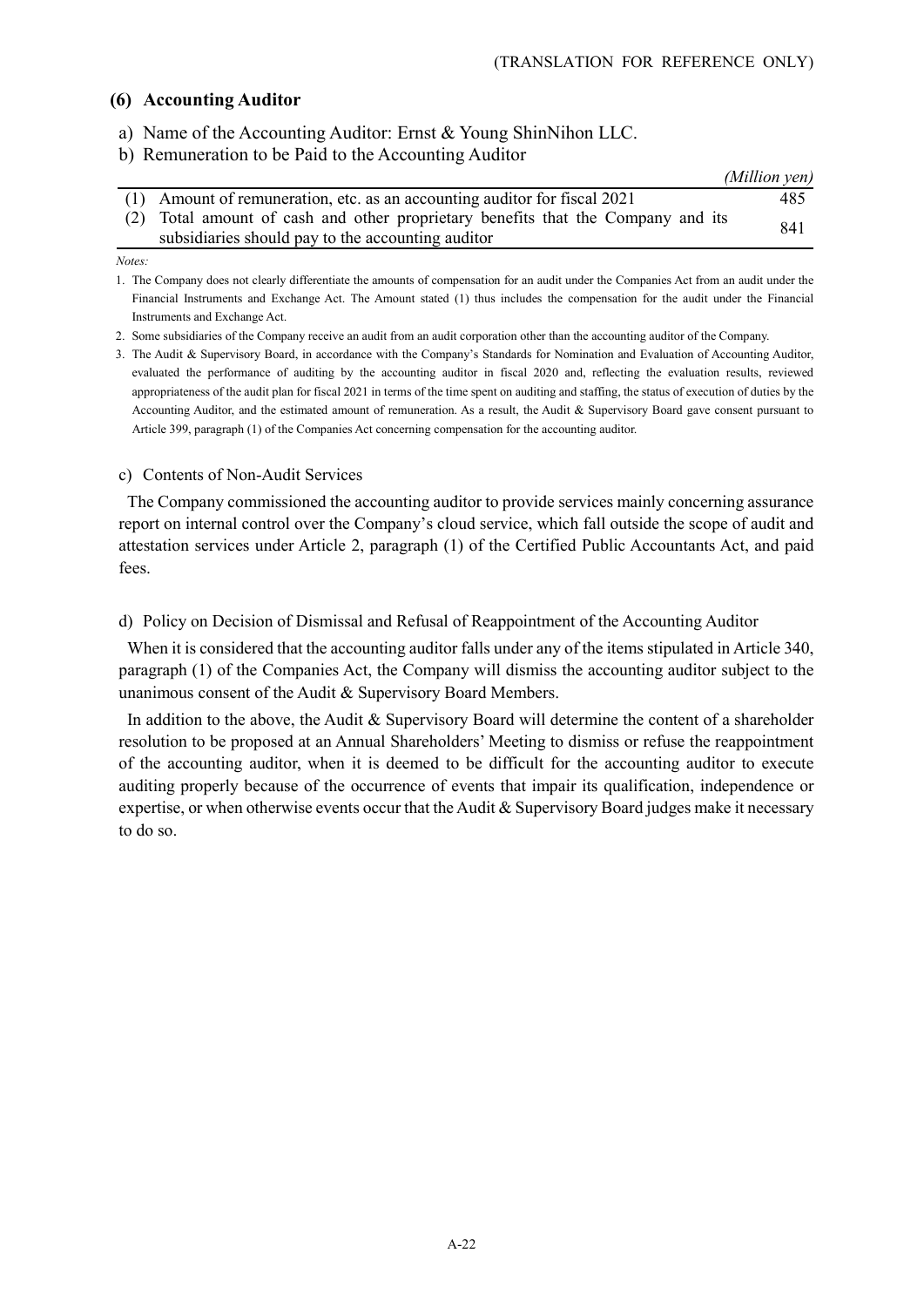# **Consolidated Statement of Financial Position**

(As of March 31, 2022)

|                                                                   |   | <b>Millions of yen</b> |
|-------------------------------------------------------------------|---|------------------------|
| <b>Assets</b>                                                     |   |                        |
| <b>Current assets:</b>                                            |   |                        |
| Cash and cash equivalents                                         | Y | 484,020                |
| Trade receivables                                                 |   | 878,473                |
| Other receivables                                                 |   | 62,327                 |
| Contract assets                                                   |   | 116,357                |
| Inventories                                                       |   | 309,829                |
| Others                                                            |   | 90,823                 |
| <b>Total current assets</b>                                       |   | 1,941,829              |
| Non-current assets:                                               |   |                        |
| Property, plant and equipment,<br>net of accumulated depreciation |   | 571,168                |
| Goodwill                                                          |   | 47,487                 |
| Intangible assets                                                 |   | 133,856                |
| Investments accounted for using the equity method                 |   | 166,126                |
| Other investments                                                 |   | 170,105                |
| Retirement benefit assets                                         |   | 139,543                |
| Deferred tax assets                                               |   | 99,838                 |
| Others                                                            |   | 61,857                 |
| <b>Total non-current assets</b>                                   |   | 1,389,980              |
| <b>Total assets</b>                                               | Y | 3,331,809              |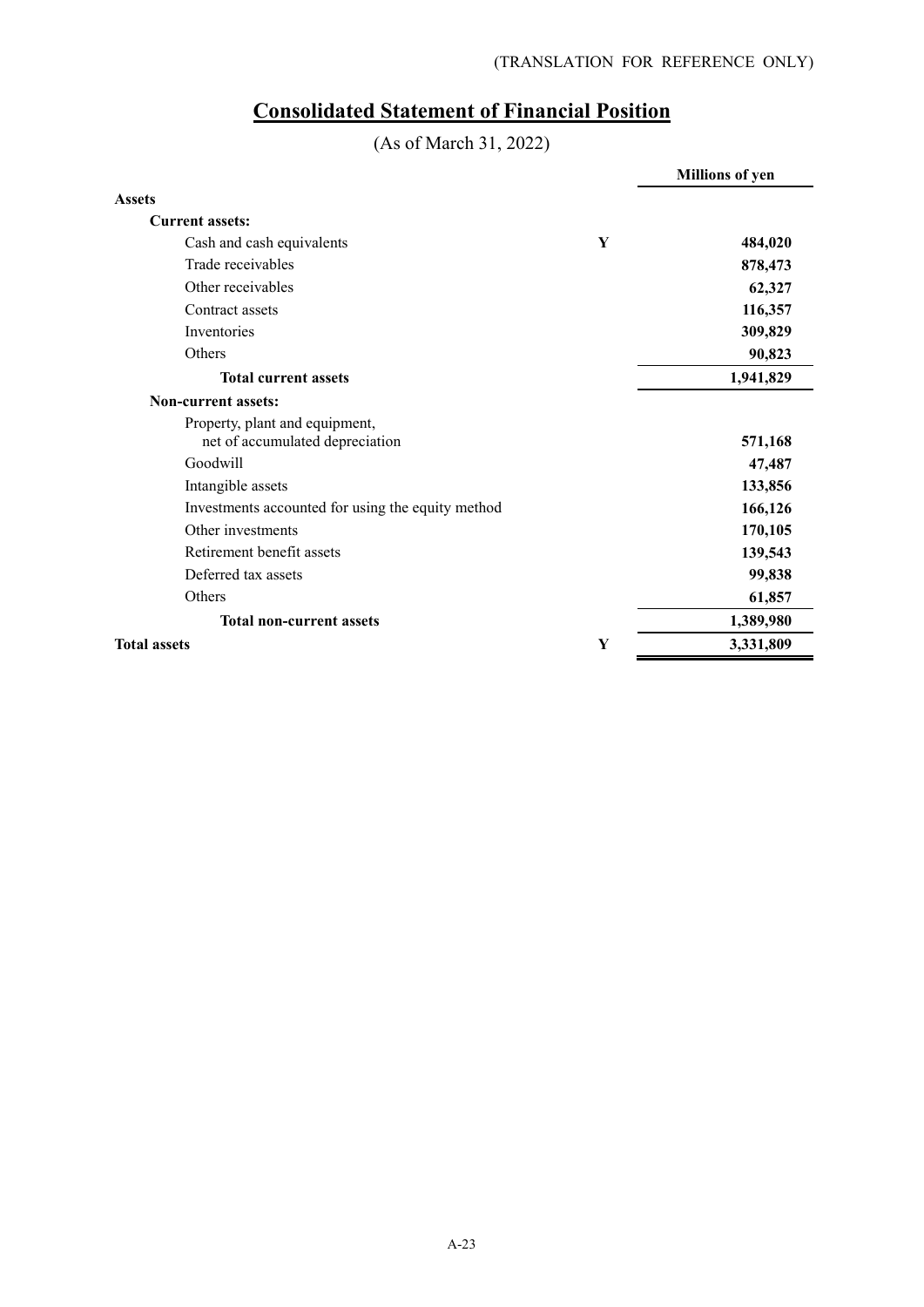|                                                                                   |   | <b>Millions of yen</b> |
|-----------------------------------------------------------------------------------|---|------------------------|
| <b>Liabilities and equity</b>                                                     |   |                        |
| <b>Liabilities</b>                                                                |   |                        |
| <b>Current liabilities:</b>                                                       |   |                        |
| Trade payables                                                                    | Y | 470,237                |
| Other payables                                                                    |   | 403,873                |
| Contract liabilities                                                              |   | 166,926                |
| Short-term borrowings, current portion<br>of long-term debt and lease liabilities |   | 168,766                |
| Accrued income taxes                                                              |   | 34,610                 |
| Provisions                                                                        |   | 42,851                 |
| Others                                                                            |   | 33,472                 |
| <b>Total current liabilities</b>                                                  |   | 1,320,735              |
| <b>Non-current liabilities:</b>                                                   |   |                        |
| Long-term debt and lease liabilities                                              |   | 116,553                |
| Retirement benefit liabilities                                                    |   | 115,972                |
| Provisions                                                                        |   | 21,416                 |
| Deferred tax liabilities                                                          |   | 15,305                 |
| Others                                                                            |   | 26,079                 |
| <b>Total non-current liabilities</b>                                              |   | 295,325                |
| <b>Total Liabilities</b>                                                          |   | 1,616,060              |
| <b>Equity</b>                                                                     |   |                        |
| Share capital                                                                     |   | 324,625                |
| Capital surplus                                                                   |   | 243,048                |
| Treasury stock, at cost                                                           |   | (128, 897)             |
| Retained earnings                                                                 |   | 1,088,429              |
| Other components of equity                                                        |   | 63,508                 |
| Total equity attributable to owners of the parent                                 |   | 1,590,713              |
| Non-controlling interests                                                         |   | 125,036                |
| <b>Total Equity</b>                                                               |   | 1,715,749              |
| <b>Total Liabilities and Equity</b>                                               | Y | 3,331,809              |
|                                                                                   |   |                        |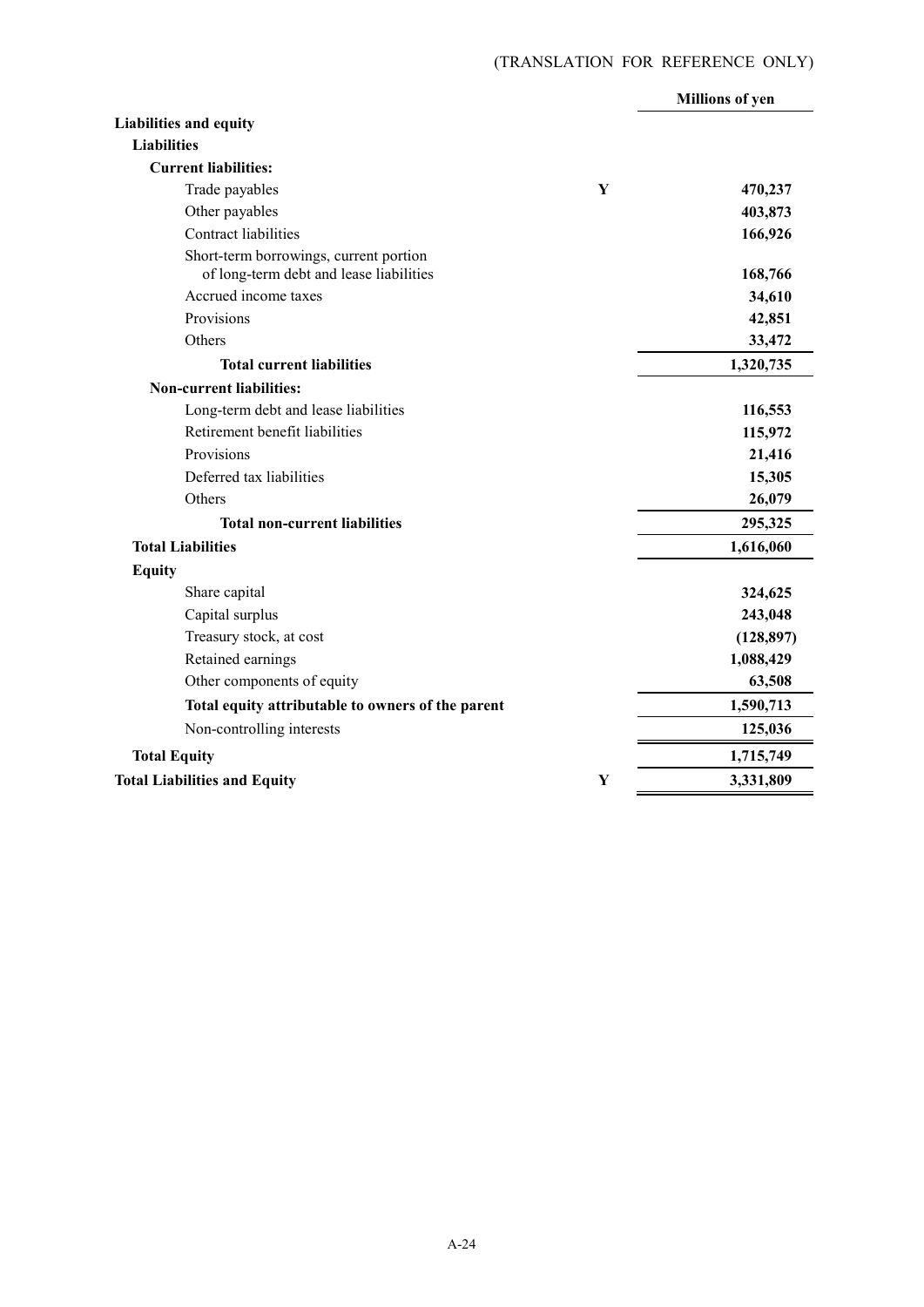# **Consolidated Statement of Profit or Loss**

(Year ended March 31, 2022)

|                                                                    |   | <b>Millions of yen</b> |
|--------------------------------------------------------------------|---|------------------------|
| Revenue                                                            | Y | 3,586,839              |
| Cost of sales                                                      |   | (2, 468, 188)          |
| <b>Gross profit</b>                                                |   | 1,118,651              |
| Selling, general and administrative expenses                       |   | (852,775)              |
| Other income                                                       |   | 39,807                 |
| Other expenses                                                     |   | (86, 482)              |
| <b>Operating profit</b>                                            |   | 219,201                |
| Financial income                                                   |   | 11,475                 |
| Financial expenses                                                 |   | (4, 543)               |
| Income from investments accounted for using the equity method, net |   | 13,853                 |
| Profit before income taxes                                         |   | 239,986                |
| Income tax expenses                                                |   | (26, 845)              |
| Profit for the year                                                | Y | 213,141                |
| Profit for the year attributable to:                               |   |                        |
| Owners of the parent                                               |   | 182,691                |
| Non-controlling interests                                          |   | 30,450                 |
| <b>Total</b>                                                       | Y | 213,141                |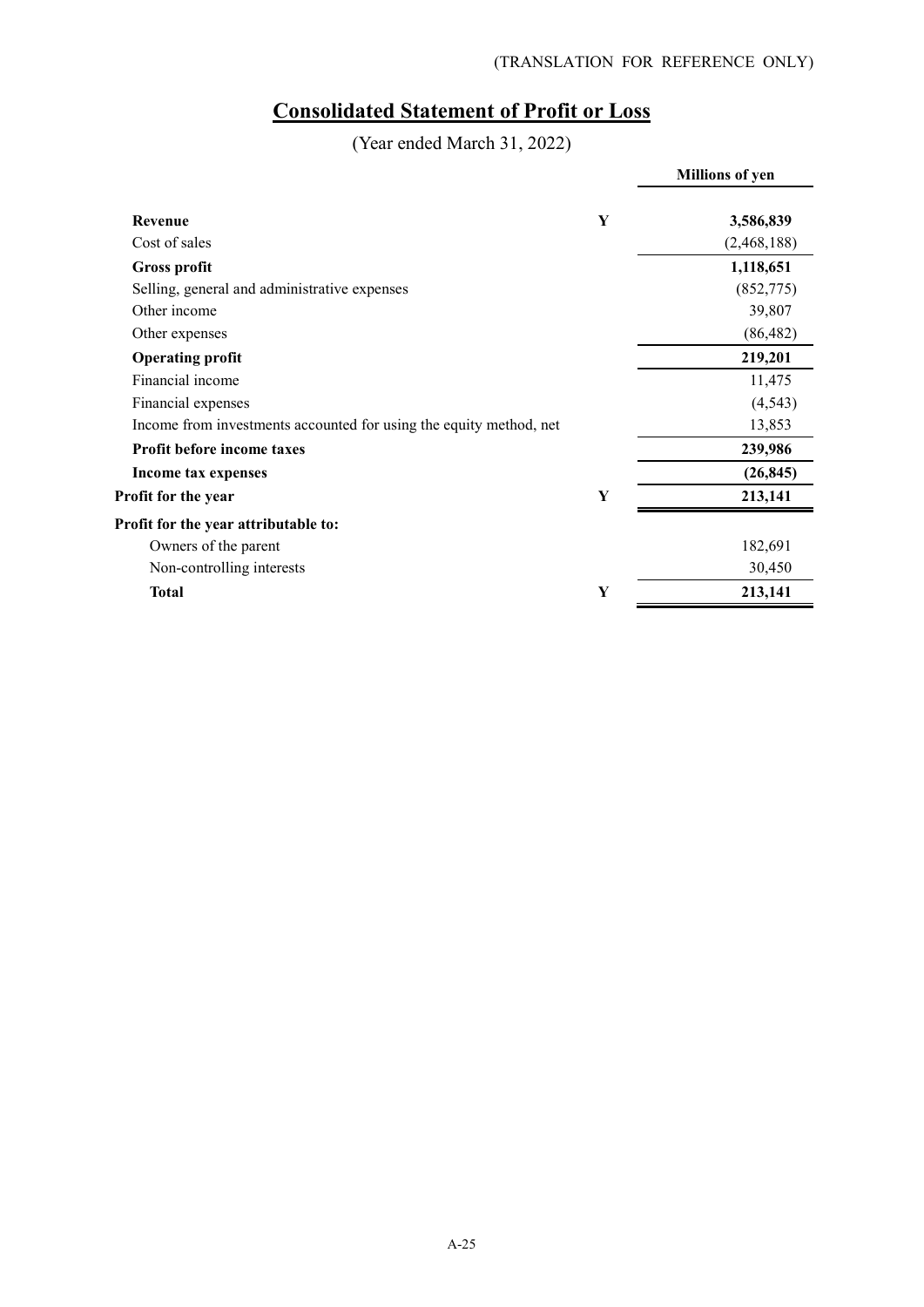# **Consolidated Statement of Changes in Equity**

(Year ended March 31, 2022)

|                                                        |                                             |                 |                            | (Millions of yen)    |
|--------------------------------------------------------|---------------------------------------------|-----------------|----------------------------|----------------------|
|                                                        | Equity Attributable to Owners of the Parent |                 |                            |                      |
|                                                        | Share Capital                               | Capital surplus | Treasury stock,<br>at Cost | Retained<br>Earnings |
| <b>Beginning balance</b>                               | 324,625                                     | 241,254         | (79, 495)                  | 909,139              |
| Profit for the year                                    |                                             |                 |                            | 182,691              |
| Other comprehensive income                             |                                             |                 |                            |                      |
| Total comprehensive income for the year                |                                             |                 |                            | 182,691              |
| Purchase of treasury stock                             |                                             |                 | (50, 164)                  |                      |
| Disposal of treasury stock                             |                                             | 0               | 0                          |                      |
| Share-based payment transactions                       |                                             | 683             | 762                        |                      |
| Dividends paid                                         |                                             |                 |                            | (41,680)             |
| Transfer to retained earnings                          |                                             |                 |                            | 39,724               |
| Acquisition (disposal) of non-controlling<br>interests |                                             | (339)           |                            |                      |
| Others                                                 |                                             | 1,450           |                            | (1, 445)             |
| <b>Ending balance</b>                                  | 324,625                                     | 243,048         | (128, 897)                 | 1,088,429            |

|                                                        | Equity Attributable to Owners of the Parent      |                     |                                                                                              |                                                     |                                               |                                                                   |
|--------------------------------------------------------|--------------------------------------------------|---------------------|----------------------------------------------------------------------------------------------|-----------------------------------------------------|-----------------------------------------------|-------------------------------------------------------------------|
|                                                        |                                                  |                     | Other Components of Equity                                                                   |                                                     |                                               |                                                                   |
|                                                        | Foreign<br>Currency<br>Translation<br>Adjustment | Cash Flow<br>Hedges | Financial<br>Assets<br>Measured at<br>Fair Value<br>through Other<br>Comprehensive<br>Income | Remeasurement<br>of Defined<br><b>Benefit Plans</b> | <b>Total Other</b><br>Components of<br>Equity | <b>Total Equity</b><br>Attributable to<br>Owners of the<br>Parent |
| <b>Beginning balance</b>                               | (6, 193)                                         | (125)               | 60,934                                                                                       | $\overline{\phantom{0}}$                            | 54,616                                        | 1,450,139                                                         |
| Profit for the year                                    |                                                  |                     |                                                                                              |                                                     |                                               | 182,691                                                           |
| Other comprehensive income                             | 16,389                                           | (85)                | (512)                                                                                        | 32,828                                              | 48,620                                        | 48,620                                                            |
| Total comprehensive income for the year                | 16,389                                           | (85)                | (512)                                                                                        | 32,828                                              | 48,620                                        | 231,311                                                           |
| Purchase of treasury stock                             |                                                  |                     |                                                                                              |                                                     |                                               | (50, 164)                                                         |
| Disposal of treasury stock                             |                                                  |                     |                                                                                              |                                                     |                                               | 0                                                                 |
| Share-based payment transactions                       |                                                  |                     |                                                                                              |                                                     |                                               | 1,445                                                             |
| Dividends paid                                         |                                                  |                     |                                                                                              |                                                     |                                               | (41,680)                                                          |
| Transfer to retained earnings                          |                                                  |                     | (6,896)                                                                                      | (32, 828)                                           | (39, 724)                                     |                                                                   |
| Acquisition (disposal) of non-controlling<br>interests |                                                  |                     |                                                                                              |                                                     |                                               | (339)                                                             |
| Others                                                 |                                                  |                     | (4)                                                                                          |                                                     | (4)                                           | 1                                                                 |
| <b>Ending balance</b>                                  | 10,196                                           | (210)               | 53,522                                                                                       | $\overline{\phantom{0}}$                            | 63,508                                        | 1,590,713                                                         |
|                                                        | Non-<br>Controlling<br>Interests                 | <b>Total Equity</b> |                                                                                              |                                                     |                                               |                                                                   |
| <b>Beginning balance</b>                               | 96,766                                           | 1,546,905           |                                                                                              |                                                     |                                               |                                                                   |
| Profit for the year                                    | 30,450                                           | 213,141             |                                                                                              |                                                     |                                               |                                                                   |
| Other comprehensive income                             | 1,333                                            | 49,953              |                                                                                              |                                                     |                                               |                                                                   |
| Total comprehensive income for the year                | 31,783                                           | 263,094             |                                                                                              |                                                     |                                               |                                                                   |
| Purchase of treasury stock                             |                                                  | (50, 164)           |                                                                                              |                                                     |                                               |                                                                   |
| Disposal of treasury stock                             |                                                  | 0                   |                                                                                              |                                                     |                                               |                                                                   |
| Share-based payment transactions                       |                                                  | 1,445               |                                                                                              |                                                     |                                               |                                                                   |
| Dividends paid                                         | (3,303)                                          | (44,983)            |                                                                                              |                                                     |                                               |                                                                   |
| Transfer to retained earnings                          |                                                  |                     |                                                                                              |                                                     |                                               |                                                                   |
| Acquisition (disposal) of non-controlling<br>interests | 339                                              |                     |                                                                                              |                                                     |                                               |                                                                   |

Others **(549)** (548) **Ending balance** 125,036 1,715,749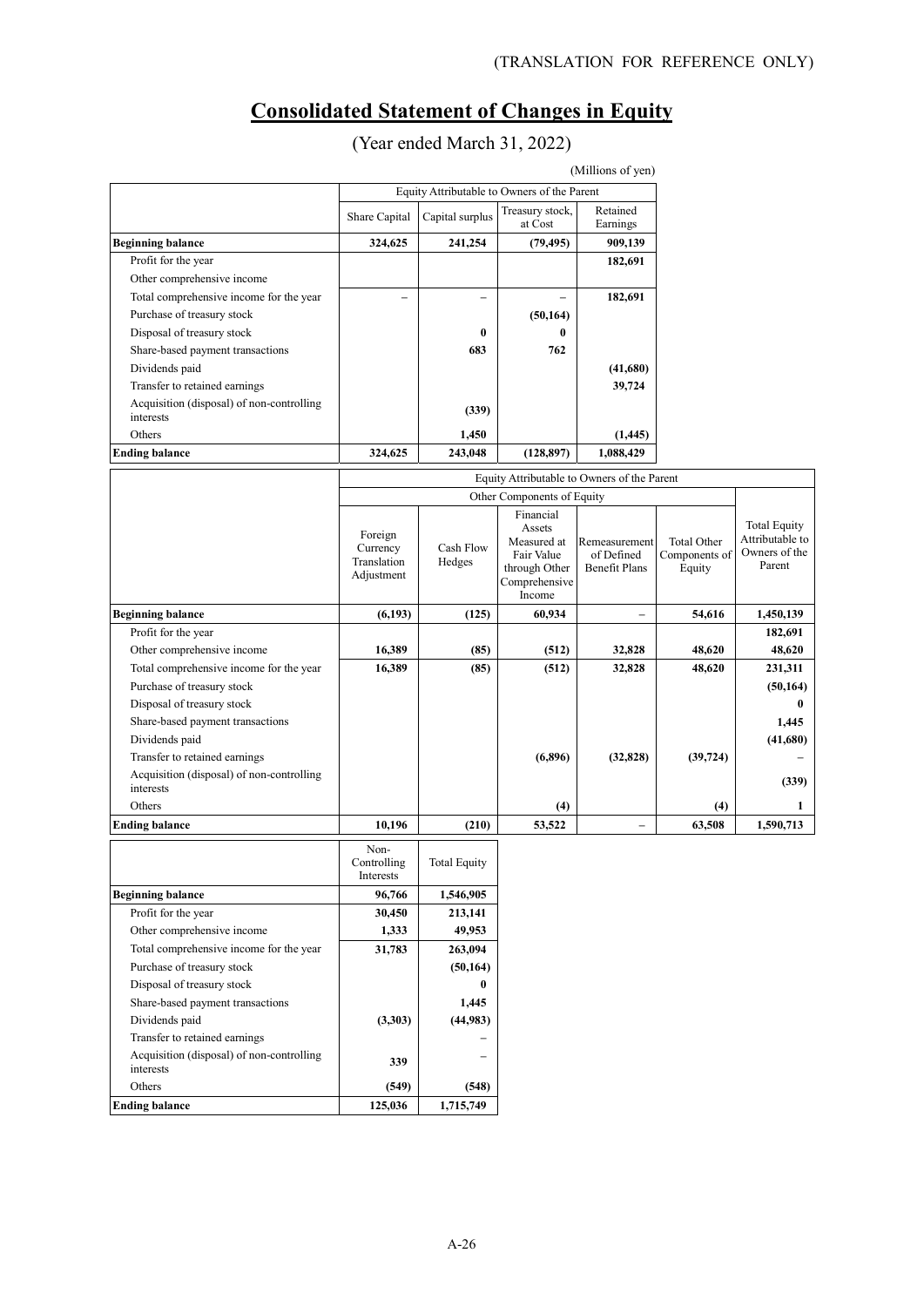# **[Unaudited] Simplified Consolidated Statement of Comprehensive Income**

(Year ended March 31, 2022)

|                                                    |   | <b>Millions of yen</b> |
|----------------------------------------------------|---|------------------------|
| Profit for the year                                | Y | 213,141                |
| <b>Other Comprehensive Income</b>                  |   | 49,953                 |
| <b>Total Comprehensive Income</b>                  |   | 263,094                |
| <b>Total Comprehensive Income attributable to:</b> |   |                        |
| Owners of the parent                               |   | 231,311                |
| Non-controlling interests                          |   | 31,783                 |
| <b>Total</b>                                       | Y | 263,094                |

Note: Major components of other comprehensive income are remeasurement of defined benefit plans, foreign currency translation adjustments, and financial assets measured at fair value through other comprehensive income.

# **[Unaudited] Simplified Consolidated Statement of Cash Flows**

(Year ended March 31, 2022)

|                                             |   | <b>Millions of yen</b> |
|---------------------------------------------|---|------------------------|
| 1. Cash flows from operating activities     | Y | 248,347                |
| 2. Cash flows from investing activities     |   | (59, 267)              |
| $1+2$ [Free cash flow]                      |   | 189.080                |
| 3. Cash flows from financing activities     |   | (193, 685)             |
| 4. Cash and cash equivalents at end of year | Y | 484,020                |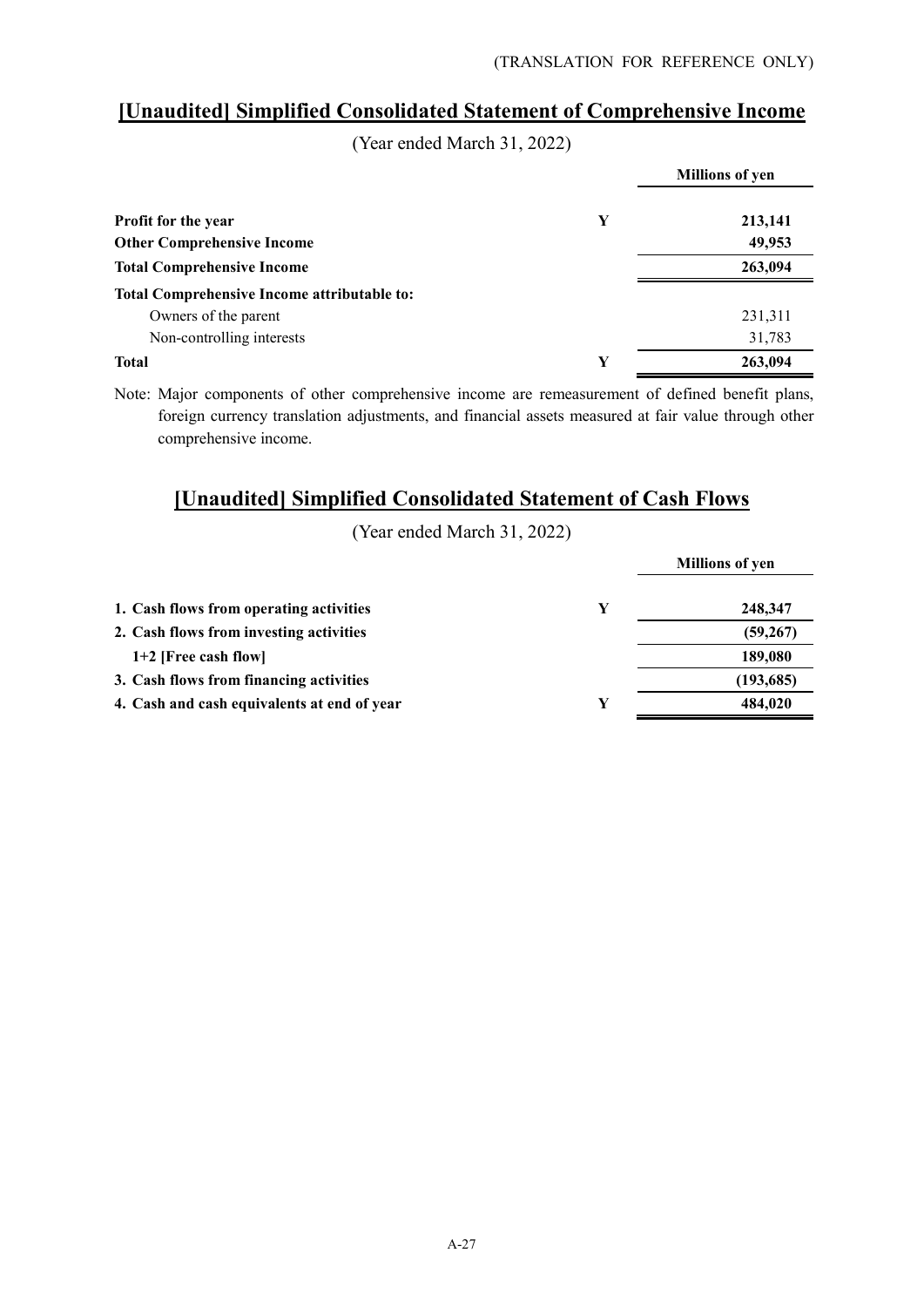# **Unconsolidated Balance Sheet**

(As of March 31, 2022)

|                                                                 | <b>Millions of yen</b> |
|-----------------------------------------------------------------|------------------------|
| <b>Assets</b>                                                   |                        |
| <b>Current assets:</b>                                          |                        |
| Cash and deposits<br>Y                                          | 33,524                 |
| Deposits paid                                                   | 145,014                |
| Notes receivable, trade                                         | 530                    |
| Accounts receivable, trade                                      | 447,066                |
| Contract assets                                                 | 83,732                 |
| Finished goods                                                  | 55,206                 |
| Work in process                                                 | 8,576                  |
| Raw materials                                                   | 62,240                 |
| Advanced payments                                               | 4,644                  |
| Accounts receivable, other                                      | 136,603                |
| Others                                                          | 25,297                 |
| Allowance for doubtful accounts                                 | (189)                  |
| <b>Total current assets</b>                                     | 1,002,246              |
| <b>Non-current assets:</b>                                      |                        |
| Property, plant and equipment, net of accumulated depreciation: |                        |
| <b>Buildings</b>                                                | 98,639                 |
| Structure                                                       | 2,883                  |
| Machinery                                                       | 1,102                  |
| Vehicle and delivery equipment                                  | 13                     |
| Equipment                                                       | 42,239                 |
| Land                                                            | 40,294                 |
| Construction in progress                                        | 7,496                  |
| Total property, plant and equipment                             | 192,668                |
| Intangible assets:                                              |                        |
| Software                                                        | 60,546                 |
| Others                                                          | 5,722                  |
| Total intangible assets                                         | 66,268                 |
| Investments and other non-current assets:                       |                        |
| Investment securities                                           | 95,887                 |
| Subsidiaries' and affiliates' stocks                            | 428,175                |
| Long-term loans to affiliated companies                         | 666                    |
| Receivables from companies under bankruptcy or                  |                        |
| reorganization process                                          | 10                     |
| Prepaid pension cost                                            | 27,495                 |
| Deferred tax assets                                             | 60,447                 |
| Others                                                          | 30,820                 |
| Allowance for doubtful accounts                                 | (569)                  |
| Total other non-current assets                                  | 642,934                |
| <b>Total non-current assets</b>                                 | 901,871                |
| <b>Total assets</b><br>$\mathbf Y$                              | 1,904,118              |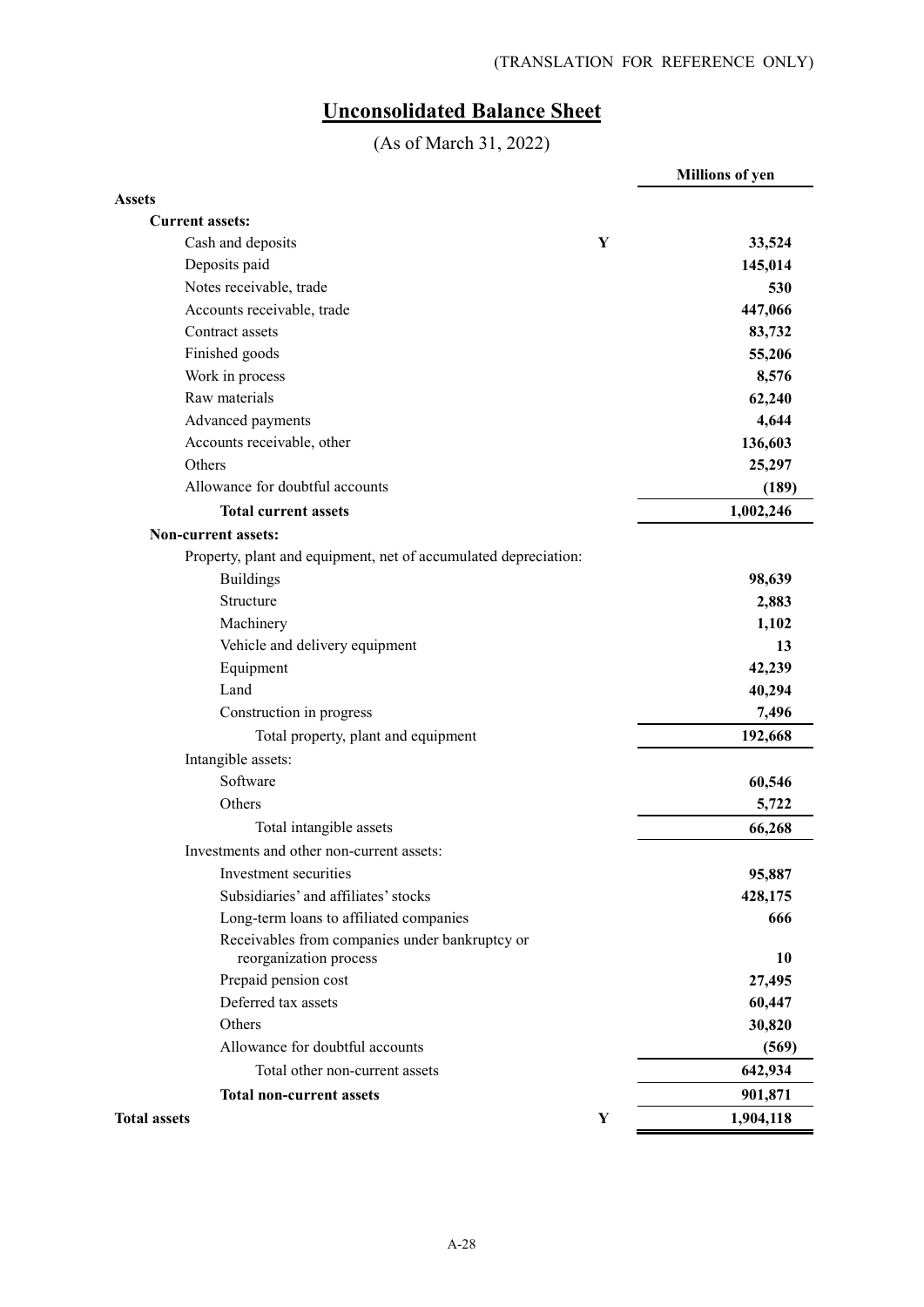|                                                               |   | <b>Millions of yen</b> |
|---------------------------------------------------------------|---|------------------------|
| <b>Liabilities and net assets</b>                             |   |                        |
| <b>Liabilities</b>                                            |   |                        |
| <b>Current liabilities:</b>                                   |   |                        |
| Accounts payable, trade                                       |   | 379,942                |
| Current portion of bonds payable                              |   | 10,000                 |
| Current portion of long-term borrowings payable               |   | 25,030                 |
| Lease obligations                                             |   | 1,973                  |
| Accrued liability                                             |   | 76,220                 |
| Accrued expenses                                              |   | 100,325                |
| Accrued income taxes                                          |   | 1,862                  |
| Contract liabilities                                          |   | 72,030                 |
| Deposits payable                                              |   | 17,978                 |
| Provision for construction contract losses                    |   | 9,595                  |
| Provision for product warranties                              |   | 4,295                  |
| Provision for loss on business of subsidiaries and associates |   | 69,767                 |
| Provision for bonuses to board members                        |   | 100                    |
| Provision for restructuring charges                           |   | 0                      |
| Provision for share-based payments                            |   | 1,025                  |
| Provision for environmental measures                          |   | 3                      |
| Others                                                        |   | 2,326                  |
| <b>Total current liabilities</b>                              |   | 772,477                |
| Long-term liabilities:                                        |   |                        |
| Lease obligations                                             |   | 3,685                  |
| Provision for retirement benefits                             |   | 1,311                  |
| Provision for share-based payments                            |   | 2,272                  |
| Provision for environmental measures                          |   | 619                    |
|                                                               |   |                        |
| Asset retirement obligations<br>Others                        |   | 11,020                 |
|                                                               |   | 5                      |
| <b>Total long-term liabilities</b>                            |   | 18,914                 |
| <b>Total liabilities</b>                                      |   | 791,391                |
| <b>Net assets</b>                                             |   |                        |
| Shareholders' equity:                                         |   |                        |
| Common stock                                                  |   | 324,625                |
| Capital surplus:                                              |   |                        |
| Other capital surplus                                         |   | 153,804                |
| Total capital surplus                                         |   | 153,804                |
| Retained earnings:                                            |   |                        |
| Legal retained earnings                                       |   | 31,233                 |
| Other retained earnings:                                      |   |                        |
| Retained earnings brought forward                             |   | 696,037                |
| Total retained earnings                                       |   | 727,270                |
| Treasury stock                                                |   | (128, 897)             |
| Total shareholders' equity                                    |   | 1,076,802              |
| Valuation and translation adjustments:                        |   |                        |
| Unrealized gain and loss on securities, net of taxes          |   | 35,923                 |
|                                                               |   |                        |
| Total valuation and translation adjustments                   |   | 35,923                 |
| <b>Total net assets</b>                                       |   | 1,112,726              |
| <b>Total liabilities and net assets</b>                       | Y | 1,904,118              |